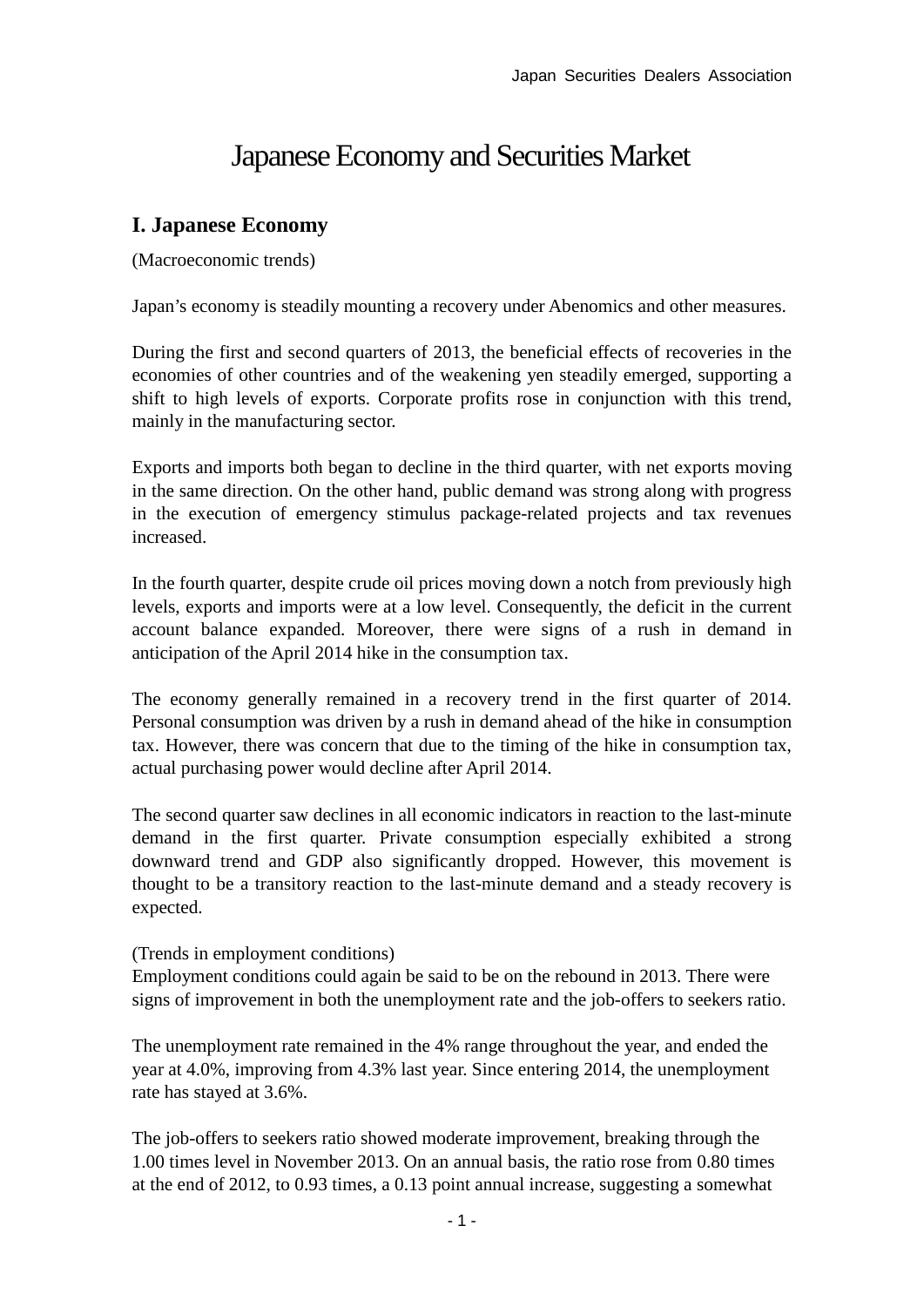better job demand and supply balance. The ratio continued to move upward in 2014, exceeding 1.00 times and climbing to 1.10 times as of June 2014.

Looking at a breakdown of the employment figure, employment increased in such industries as manufacturing and retail and medical care and welfare. Moreover, despite the improvement in the overall unemployment rate, in terms of population age groups, the average unemployment of 15- to 24-year olds is the highest on an annual basis, at 6.8%. Employment of Japan's youth clearly remains an issue.

While it is necessary to remain vigilant about the impact of the decline in demand in reaction to the rush demand ahead of the hike in the consumption tax and of movements in the economies of other countries, a scarcity of labor has emerged in various industries in Japan, pointing to the likelihood of continued improvement in employment conditions. On the other hand, because of the strongly rooted policy of curtailing personnel expenses among companies, it is expected that implementing wage increases will remain difficult.

#### (Price Trends)

In 2013, the Corporate Goods Price Index (CGPI) increased 1.3 percentage points from a year earlier, to 101.9 (2010 as base value), rising for the first time in two years. Entering 2014, the CGPI remained in an upward trend, and the most current figure of June increased another 0.3 percentage points from the previous month, to 106.6 (preliminary report basis). Among the reasons for the increase in the CGPI were the increase in import prices because of the depreciation of the yen and the rise in natural resource prices. Given these types of drivers, it is expected that even if the CGPI continues to rise in future, the pace of growth will decline.

The Consumer Price Index (CPI; excluding fresh produce) had been in a continuously declining trend since 2009 amid an improvement in the demand-supply balance of the overall economy. However, higher electricity rates and gasoline prices have put the brakes on the decline in consumer prices. On an annual basis, the CPI was up 0.4 percentage point year on year, at 101.1 (2010 as base value). This result could be attributed to the emergence of a rush in demand ahead of the April 2014 hike in the consumption tax in conjunction with a strengthening of the movement to pass on the increase in the price of supplies due to the depreciation of the yen to sales prices, pushing up the CPI. Entering 2014, the CPI continued to rise. Starting in April, despite the call for a smooth transition to higher prices reflecting the increase in the consumption tax, there were cases here and there where prices of goods rose in excess of the consumption tax hike due to rounding up and other processes. The current index as of June 2014 was 103.4 (preliminary report basis).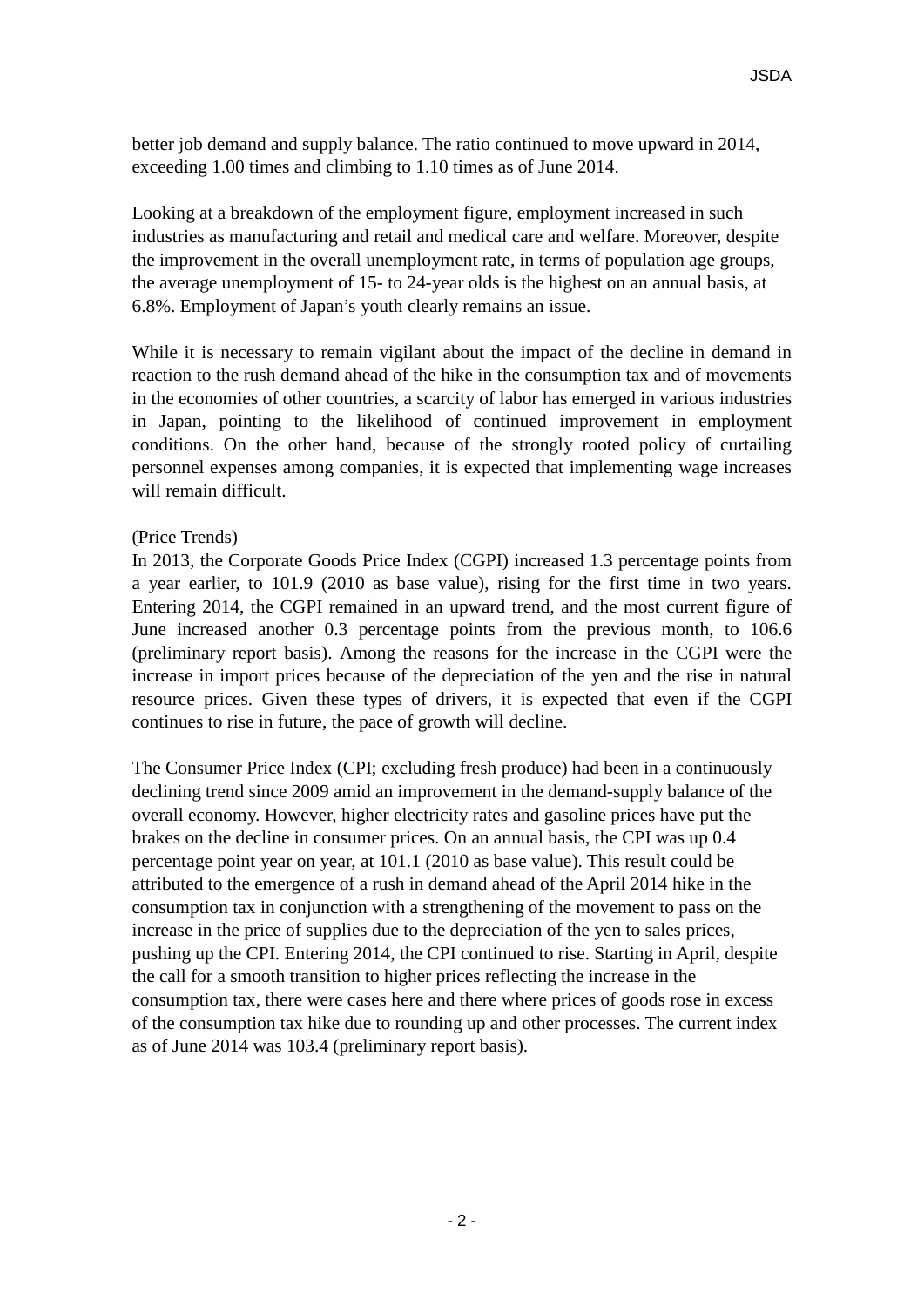#### <Table 1> Major Economic Indicators

Change from the previous period(Quarterly is seasonally adjusted)

|  |  | (Major Economic Indicators) |
|--|--|-----------------------------|
|--|--|-----------------------------|

|                                |         | 2013    |         |           |         | 2014    |        |        |
|--------------------------------|---------|---------|---------|-----------|---------|---------|--------|--------|
|                                | $1 - 3$ | $4 - 6$ | $7 - 9$ | $10 - 12$ | $1 - 3$ | $4 - 6$ | CY2012 | CY2013 |
| GDP<br>(Expenditure Approach)  | 1.2     | 0.8     | 0.4     | $-0.1$    | 1.5     | $-1.8$  | $-0.1$ | 0.6    |
| Private Consumption            | 0.6     | 0.5     | 0.1     | 0, 2      | 1.3     | $-3.2$  | 0.1    | 0.4    |
| Consumption of Households      | 0.6     | 0.5     | 0.1     | 0.2       | 1.2     | $-3.2$  | 0.1    | 0.4    |
| Excluding Imputed Rent         | 0.6     | 0.4     | 0.1     | 0.2       | 1.2     | $-3.2$  | 0.1    | 0.3    |
| Private Residential Investment | 0.0     | 0.1     | 0.1     | 0.1       | 0.1     | $-0.3$  | 0.0    | 0.1    |
| Private Non-Resi. Investment   | $-0.3$  | 0.2     | 0.1     | 0.1       | 1.1     | $-0.7$  | $-0.2$ | 0.0    |
| Change in Private Inventories  | 0.1     | $-0.4$  | 0.2     | $-0.1$    | $-0.5$  | 1.4     | 0.0    | $-0.1$ |
| Government Consumption         | 0.2     | 0.1     | 0.0     | 0, 0      | 0.0     | 0, 0    | 0.1    | 0.1    |
| Public Investment              | 0.2     | 0.3     | 0.3     | 0.1       | $-0.1$  | 0.0     | 0.1    | 0.2    |
| Change in Public Inventories   | 0.0     | 0.0     | 0.0     | 0.0       | 0.0     | 0.0     | 0.0    | 0.0    |
| Net Exports                    | 0.4     | 0.1     | $-0.4$  | $-0.6$    | $-0.2$  | 1.1     | $-0.2$ | $-0.1$ |
| Exports                        | 0.6     | 0.4     | $-0.1$  | 0.0       | 1.1     | $-0.1$  | $-0.2$ | 0.2    |
| Imports                        | $-0.2$  | $-0.4$  | $-0.3$  | $-0.6$    | $-1.3$  | 1.2     | $-0.1$ | $-0.4$ |

#### <Table 2> Employment Conditions

|                                                             |    |      | 2013    |           | 2014    |         | CY2012 | $\blacksquare$ CY2013 |
|-------------------------------------------------------------|----|------|---------|-----------|---------|---------|--------|-----------------------|
|                                                             | -3 |      | $7 - 9$ | $10 - 12$ | $1 - 3$ | $4 - 6$ |        |                       |
| Unemployment Rate (%)                                       |    |      | 4.0     | 3.9       | 3.6     | 3.6     |        |                       |
| Job-offers to Seekers Ratio (Ratio(Times)) $\parallel$ 0.86 |    | 0.90 | 0.95    | 01        | . 05    | -09     | 0.80   | 0.93                  |

(Note)1.Date is seasonally adjusted

 2. Unemployment rate figures exclude figures for Iwate, Miyagi, and Fukushima prefectures, which were unavailable because of the earthquake and tsunami disaster.

(source)Ministry of internal Affairs and Communications, Ministry of Health, Labour and Welfare

#### <Table 3> Price Trends

(Corporate Goods Price and Consumer Price)

|                        |         | 2013    |         |           |         | 2014    |        | CY2013 |       |
|------------------------|---------|---------|---------|-----------|---------|---------|--------|--------|-------|
|                        | $1 - 3$ | $4 - 6$ | $7 - 9$ | $10 - 12$ | $1 - 3$ | $4 - 6$ | CY2012 |        |       |
|                        | Index   | 100.9   | 101.6   | 102.4     | 102.6   | 102.8   | 106.1  | 100.6  | 101.9 |
| Corporate Goods Price  | YoY     | $-0.3$  | 0.6     | 2.2       | 2.5     | 2.0     | 4.5    | $-0.9$ | 1.3   |
|                        | change  |         |         |           |         |         |        |        |       |
| Consumer Price         | Index   | 99.3    | 99.9    | 100.3     | 100.7   | 100.6   | 103.3  | 99.7   | 100.1 |
| (excluding fresh food) | YoY     | $-0.3$  | 0.0     | 0, 7      | 1.1     | 1.3     | 3.3    | $-0.1$ | 0.4   |
|                        | change  |         |         |           |         |         |        |        |       |

(source)Ministry of Internal Affairs and Communications, Bank Of Japan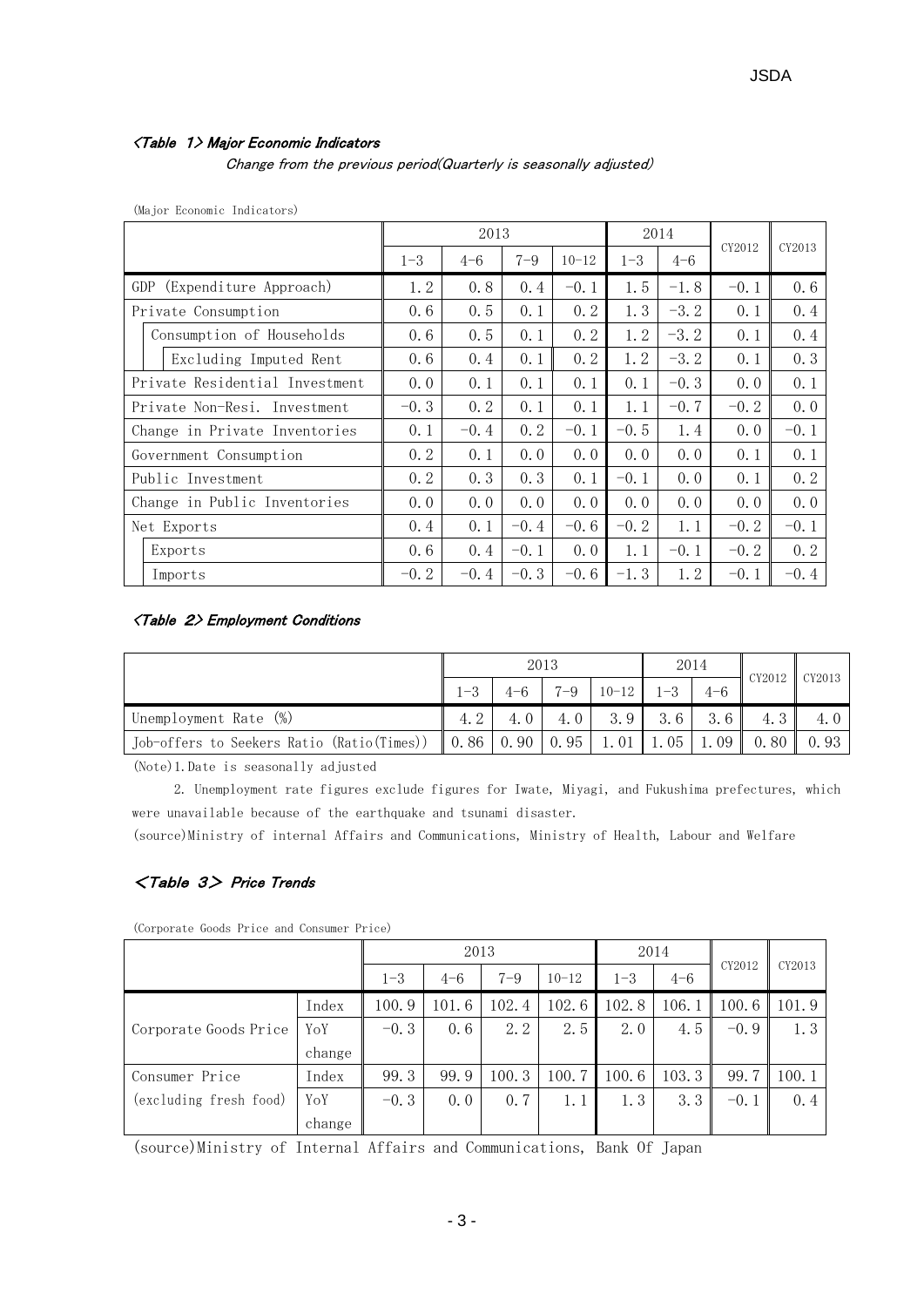### **• Financial Assets of Households**

At March 31, 2014, the end of fiscal 2013, household financial assets amounted to ¥1,630.4 trillion, expanding approximately ¥51 trillion or 3.3% from fiscal 2012. Although the investment climate remained severe during the year in review, against the backdrop of Abenomics, there was overall increase in household financial assets on a fiscal year-end basis for the fifth consecutive year.

Looking at a breakdown, the growth in the balance of household financial assets was driven by stocks and other equities, which rose ¥15.0 trillion, or 11.3% year on year, to ¥148.1 trillion, and investment trusts, which increased ¥7.2 trillion, or 10.2% from last year, to ¥78.4 trillion. In addition, cash and deposits expanded ¥17.4 trillion, or 2.1%, to ¥864.8 trillion, continuing on from last year in posting another record high on a year-end basis. Furthermore, foreign securities hit another historical high, at ¥11.3 trillion, suggesting that an investment environment is steadily being formed where households will look at a diverse selection of assets, including foreign securities, and are prepared to take some risk in choosing where to invest.

In terms of the composition of household financial assets, despite reaching a record high as previously mentioned, the proportion of cash and deposits contracted 0.7%, to 53.0%. Conversely, the proportions of stocks and other equities and of investment trusts increased 0.7%, to 9.1% and 0.3%, to 4.8%, respectively. With the Nippon Individual Savings Account (NISA) system, the new tax exemption scheme for small investments by individuals, getting under way in January 2014, it is expected that the shift "From Savings to Investment" in Japan will accelerate.

|                                      | FY2011  | FY2012  | FY2013(E) | FY2013 (E)<br>(Amount)<br>$(*)$ trillion) |
|--------------------------------------|---------|---------|-----------|-------------------------------------------|
| <b>Financial Assets of Household</b> | 1,520.7 | 1,578.7 | 1,630.4   | 1,630.4                                   |
| Currency and deposits                | 54.8%   | 53.7%   | 53.0%     | 864.8                                     |
| <b>Bonds</b>                         | 2.2%    | 1.9%    | 1.6%      | 26.7                                      |
| Investment trusts                    | 3.9%    | 4.5%    | 4.8%      | 78.4                                      |
| Trust beneficiary rights             | 0.1%    | 0.1%    | 0.1%      | 2.4                                       |
| Shares & Other Equities              | 7.2%    | 8.4%    | 9.1%      | 148.0                                     |
| Insurance and pension reserves       | 27.8%   | 27.3%   | 27.1%     | 442.3                                     |
| Overseas Portfolio Investment        | $0.6\%$ | 0.5%    | 0.7%      | 11.3                                      |
| Others                               | 3.5%    | 3.5%    | 3.4%      | 56.0                                      |

|  |  | <b><table 4="">The Composition of Financial Assets of Households</table></b> |
|--|--|------------------------------------------------------------------------------|
|  |  |                                                                              |

(source) Bank of Japan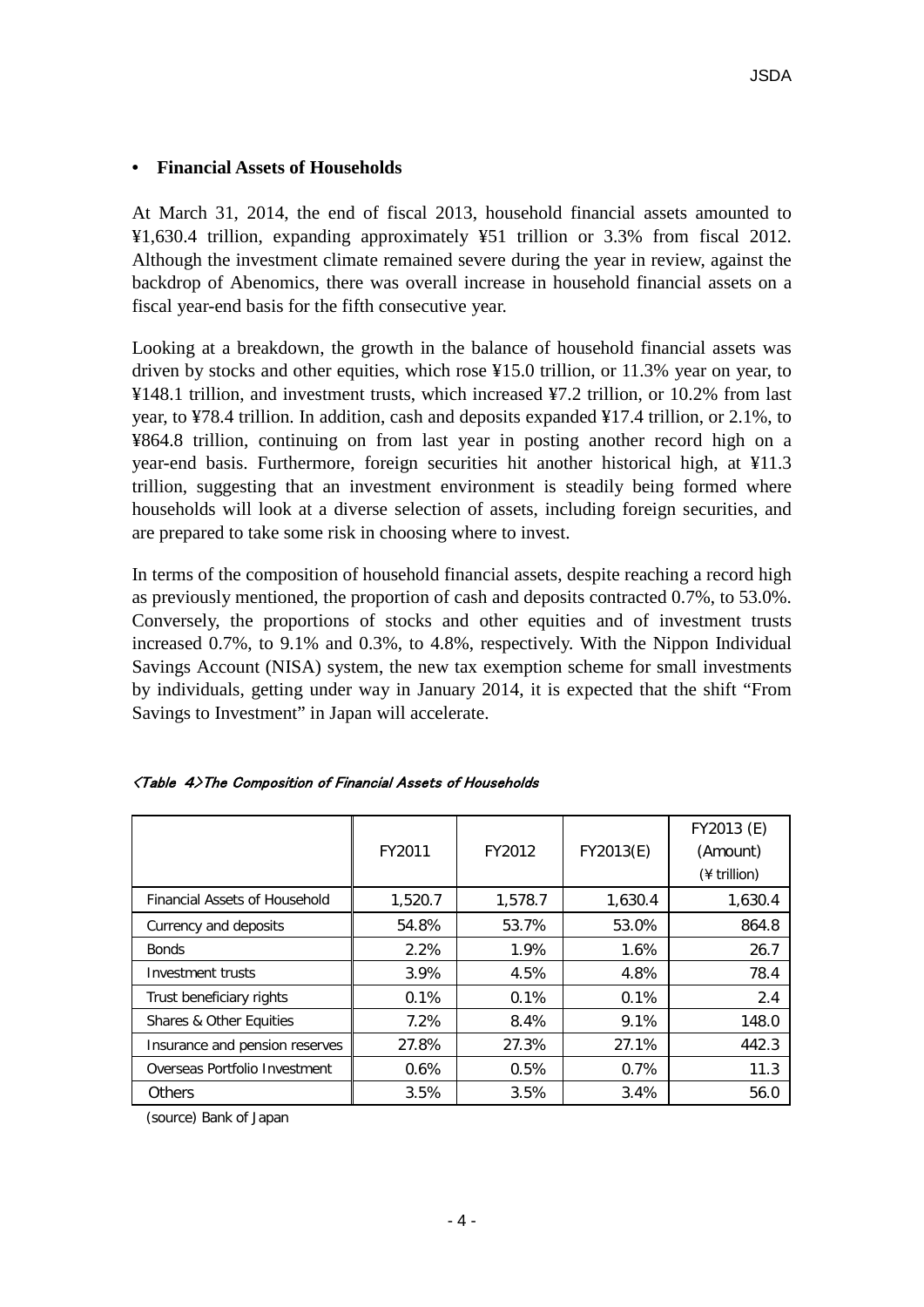# Ⅱ**. Securities Market**

# **1. Equities**

# (1) Primary and Public Capital Increases

In 2013, reflecting the favorable market environment, 79 companies went public on the Tokyo Stock Exchange (TSE). This figure represented an increase of 10 companies from a year earlier and the fourth consecutive year of growth. By industry category, service companies took the top spot with 19 companies, followed by information and communications with 16 companies, and retail with 8 companies. In 2014, new listings totaled 36 companies at the end of July. These listings include several notable companies. CYBERDYNE Inc., a company well-known for its R&D, production, sales of and product-related services for robot suits used in the medical, nursing care and welfare and daily living support fields, used a special voting class share scheme when it listed—the first time this type of scheme had been used in Japan. Among foreign companies, Acucela Inc., of the United States, a biotechnology firm specializing in the ophthalmologic field, was the first new foreign company listing since 2007.

In 2013, the total amount of capital increases through public offerings (excluding primary offerings) on all stock exchanges in Japan expanded 2.3 times that in 2012, to ¥1,067.1 billion, exceeding one trillion yen for the first time since 2010 (¥3,077.9 billion). These capital increases were being made for such reasons as expanding capital investment in line with better corporate performance and to improve financial soundness. In 2014, public offerings have already reached ¥818.1 billion during the first six months of the year.

Initial public offerings in 2013 totaled ¥377.9 billion, jumping 9.6 times from 2012 and topping ¥300 billion for the first time since 2006 (¥594.8 billion). Entering 2014, initial public offerings have maintained almost the same pace, totaling ¥170.5 billion during the first six months.

The following issues were among the public offerings in the spotlight in 2013. Daiwa House Industry Co., Ltd., made the largest issue of the year on July 3. The proceeds from the issue are to be applied to partially fund the planned ¥400 billion in capital investments for real estate development (purchase of lease assets and construction capital, etc.) by the issuer and its group during the period from fiscal 2013 to fiscal 2015. Made as a general public offering in Japan and a global offering, the issue raised a total of ¥137.5 billion.

Another large public offering in 2013 was the Dentsu Inc. capital increase. Proceeds from the offering are tagged for use as partial repayment of a short-term loan incurred by the company in its acquisition of Aegis Group plc in March 2013. Made as a general public offering in Japan and a global offering, the issue raised a total of ¥121.8 billion.

Sharp Corporation launched a capital increase on September 18. The proceeds are to be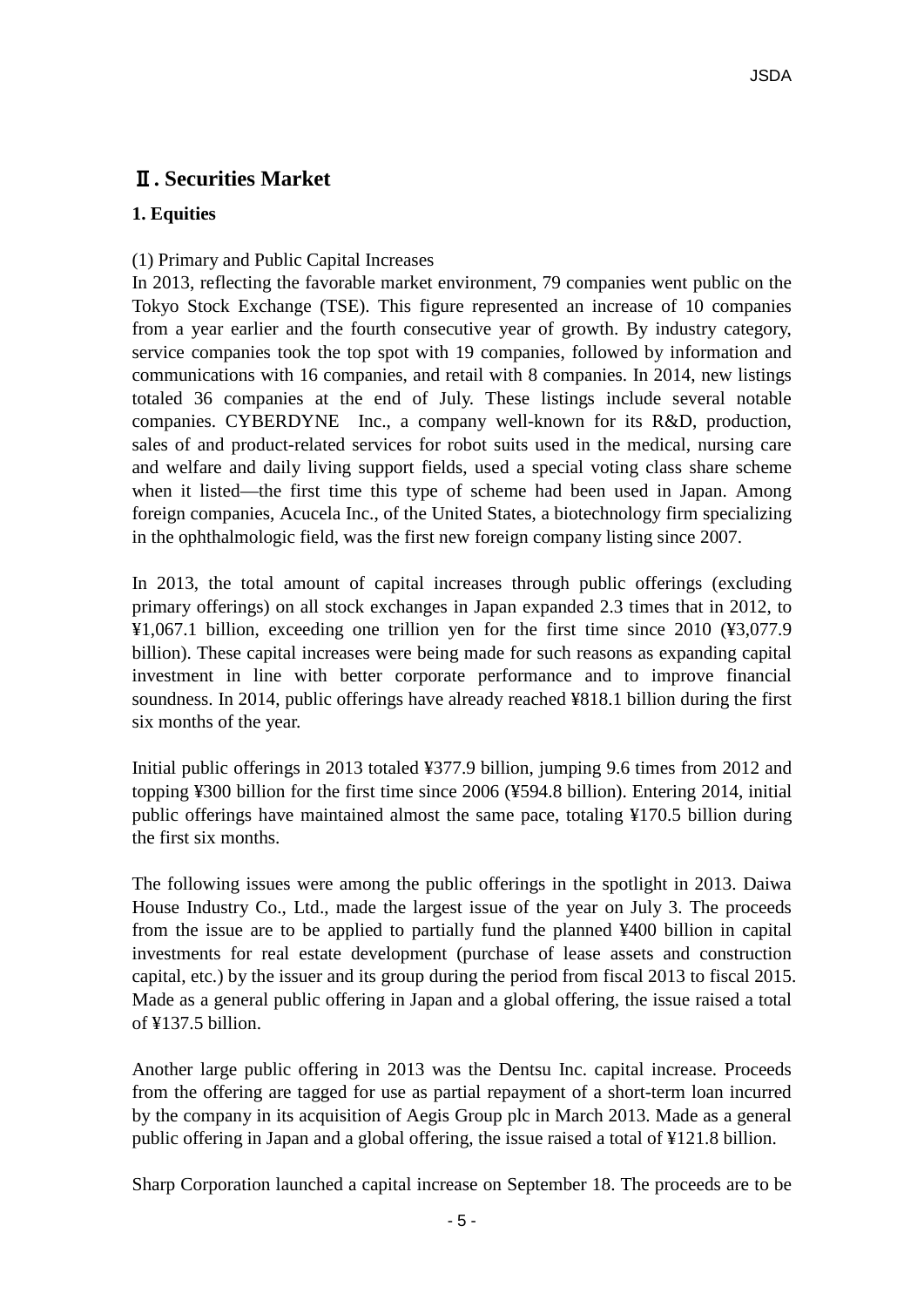used for planned capital investment during the period up to and including fiscal 2016. Made as a general public offering in Japan and a global offering, the issue raised a total of ¥119.1 billion.

Olympus Corporation's public offering occurred on July 8. Proceeds are to be allocated capital investments to expand production capacity of a core plant in its medical business and to purchase fixed assets to improve productivity and ensure the continuation of its business. In addition, the funds were to be used to pay for expenses, etc. to promote the sales of new products of its medical business. The offering was made overseas and raised ¥112.6 billion.

One of the issues that stood out in 2014 was the January 7 offering by Mitsubishi Motors Corporation. The offering was part of a plan to retire all of the preferred shares issued as part of the company's business revitalization program in 2004 and enable stable return of profits to shareholders and establish a business base that supports sustained growth. Of the ¥257.0 billion raised in the general domestic and overseas offering, up to ¥210.0 billion is earmarked for buyback of the preferred shares.

One of the initial public offerings that attracted attention in 2013 was Suntory Beverage & Food Limited. A core subsidiary of Suntory Holdings Limited operating in the soft drink market, Suntory Beverage & Food listed on the First Section of the TSE on July 3. The offering price for the issue was ¥3,100, giving the company a market capitalization of about ¥1 trillion when it listed. More than ¥200 billion of the capital raised from the public offering has being allocated to finance mergers and acquisitions (M&A) overseas, targeting the Southeast Asia market in particular.

So far in 2014, one of the highlights in the initial public offering market has been the listing of Japan Display Inc. on the First Section of the Tokyo Stock Exchange. Formed through a merger of the LCD businesses of Sony, Hitachi, and Toshiba, the company produces and sells small to medium-sized liquid crystal display. The offering price for the issue was ¥900, giving the company a market capitalization of about ¥550.0 billion when it listed. All of the capital raised from the public offering has being allocated to capital investment for the small to medium-sized liquid crystal display business.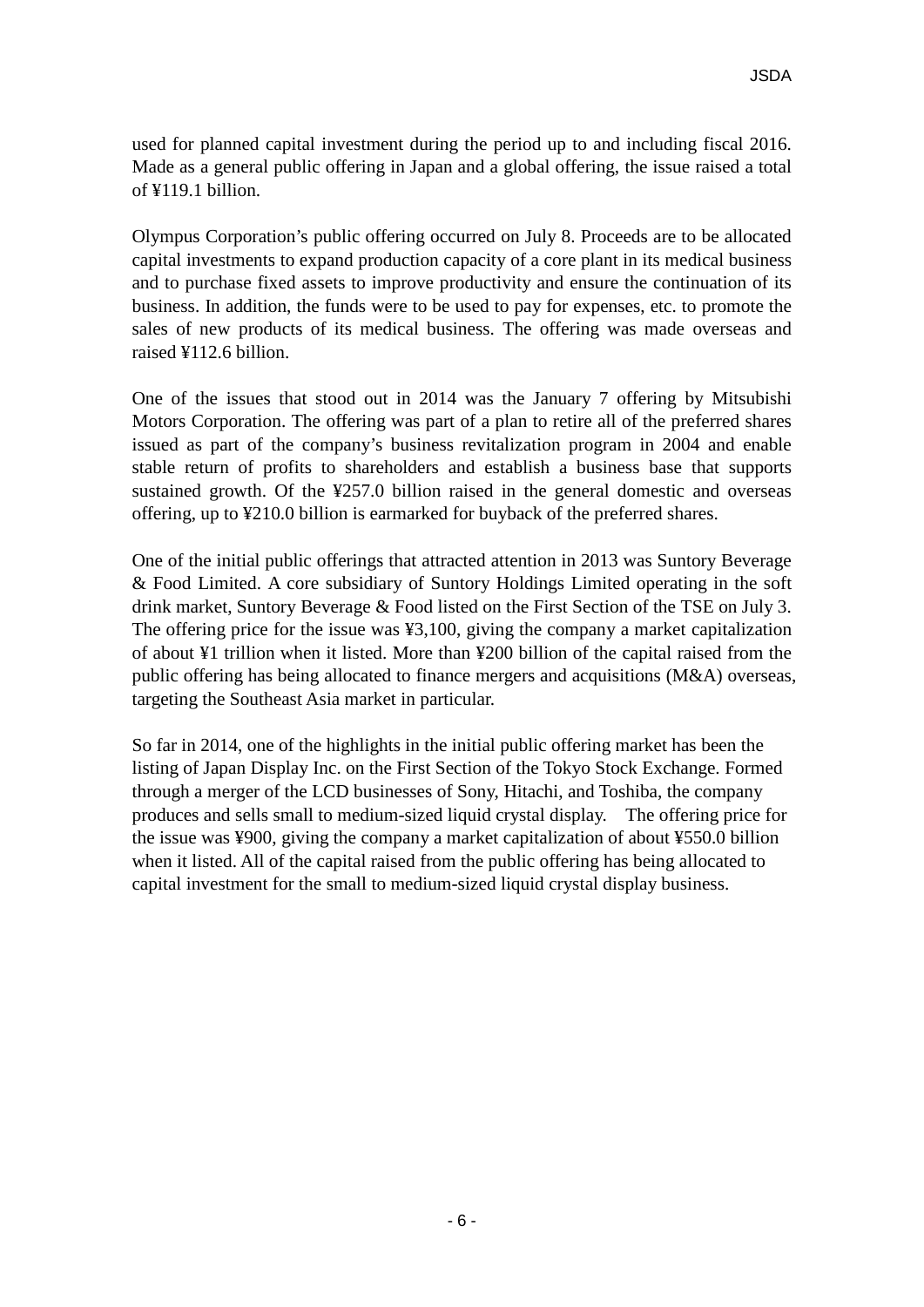| Year | No. of<br>Listed<br>Companies* | <b>Newly</b><br>Listed | <b>Total Market</b><br>Value*<br>(¥trillion) | Trading Volume<br>(billions of<br>shares) | T.Volume.<br>(daily avg)<br>(millions of<br>shares) | Trading<br>Value<br>$(*)$ trillion) | T.Value.<br>(daily avg)<br>$(*)$ billion) | TOPIX*  |
|------|--------------------------------|------------------------|----------------------------------------------|-------------------------------------------|-----------------------------------------------------|-------------------------------------|-------------------------------------------|---------|
| 2011 | 2,279                          | 50                     | 255.8                                        | 536.7                                     | 2,190                                               | 347.1                               | 1.416                                     | 728.61  |
| 2012 | 2,293                          | 69                     | 300.7                                        | 529.9                                     | 2,136                                               | 310.8                               | 1,253                                     | 859.80  |
| 2013 | 3,406                          | 79.                    | 477.5                                        | 887.9                                     | 3,624                                               | 682.7                               | 2,786                                     | 1302.29 |

# <Table 5> Key Statistics for Stocks (TSE 1st, 2n<sup>d</sup> , Mothers, JASDAQ)

Note: \*as of end of year

 The companies newly listing on the TSE as a result of the merger (July 16, 3013) of the cash markets of the TSE and OSE (1,099 companies) were excluded from the Newly Listed figure for 2013.

(source) TSE Monthly Statistics Report

#### (2) Secondary Market

Stock prices continued on their upward trend in the first quarter of 2013. In January the market looked favorably on the U.S. government's temporary avoidance of the "fiscal cliff" problem and started to rise sharply. On January 4, the stock index broke through the supposed wall of ¥10,500, to hit ¥10,688. During the month, comments by a government spokesman and other materials concerning a strong yen caused the stock index to sink 300 points by the closing bell on one day, but the yen was back into a declining trend by the end of the month, support a recovery in the stock index to the ¥11,000 level, at ¥11,138. On March 8, the Nikkei 225 Stock Average reached ¥12,283. This mark represented a return to the pre-Lehman Brothers failure levels of 2008. Contributing to the surging market were the continued announcements of favorable economic indicators in the United States, the Dow Jones Industrial Average reaching record high levels on the strength of rising hopes of a recovery in the U.S. economy, and the progressive weakening of the yen based on heightened anticipation of further monetary easing prompted by the statements of candidates for the jobs of governor and deputy governor of the Bank of Japan at Diet hearings.

In the second quarter of 2013, the bull market that had continued since November 2012 finally reached a turning point in May. The stock index started the second quarter at ¥12,135 on April 1, and rode the new wave of depreciation in the yen caused by Bank of Japan Governor Haruhiko Kuroda's introduction of large-scale quantitative and qualitative monetary easing—hitting ¥13,926 on April 25. Even entering May, the market continued to rise during the first half of the month on the back of expectations of an improvement in the U.S. economy and other factors, reaching ¥15,900 on May 23. However, on the same day, news that the China PMI was struggling caused the Nikkei 225 Stock Average to shed ¥1,143, to ¥14,483. At the start of the next week, the stock index continued its slide, shaving off ¥469 on May 27 and ¥737 on May 30, and dropping to ¥13,774 at the end of the month. At the beginning of June, foreign investors started to unwind the positions they had built by aggressively buying Japanese stocks and selling yen and buying U.S. dollars, causing falling Japanese stock prices and the appreciation of the yen to move in tandem. On June 13, the Nikkei 225 Stock Average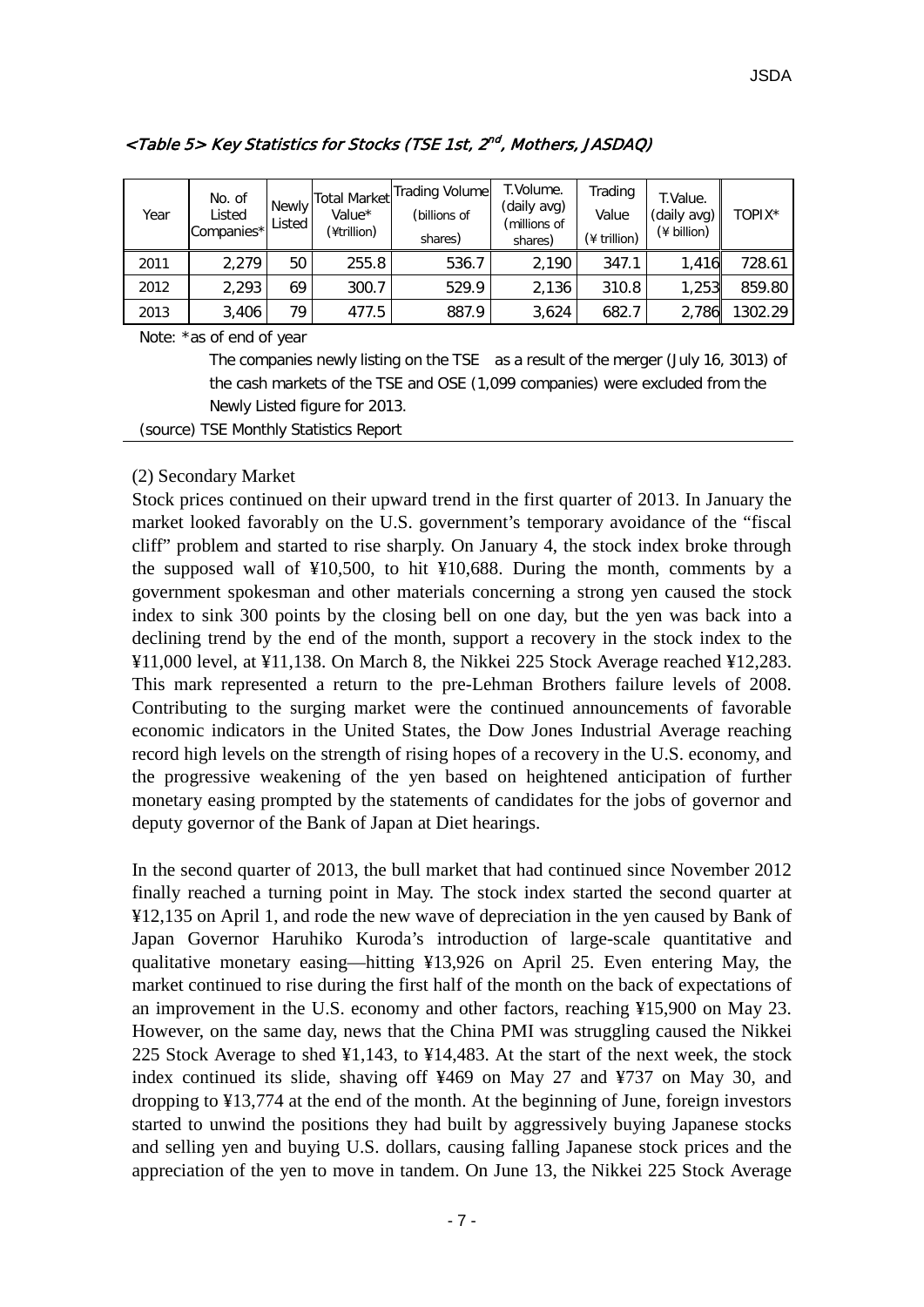was down ¥843, to ¥12,445. However, the stock index rebounded in the second half of June because of a weakening yen.

In the third quarter, the stock index moved in a boxed zone bounded by ¥13,000 and ¥15,000. On July 1, the index rebounded from the end of the previous month, starting at ¥13,852 and rising to the ¥14,000 level on July 2 against the backdrop of the weak yen and other factors. Following the positive start, the market continued its upswing on the strength of a rising U.S. market, reaching ¥14,808 on July 18. During the latter part of the month, the market gave back some of its gains based on profit taking, etc., falling through the ¥14,000 mark by the end of the month. Amid thin trading in August, the market again challenged the ¥14,000 mark, but temporarily fell to ¥13,338 on August 28 because of the growing tension in political conditions in Syria. Entering September, the stock index recovered to the ¥14,000 level, reacting to a calming down of concerns over the situation in Syria, Tokyo being awarded the 2020 Summer Olympic and Paralympic Games, and a rising U.S. market. After hitting ¥14,799 on September 26, concerns about fiscal problems in the United States spread through the market at the end of the month, driving the stock index down to ¥14,455.

In the fourth quarter of 2013, the market overall followed an upward path until the end of the year. The up-and-down trend of the previous quarter continued from October to mid-November, at which time improvement in U.S. employment figures and the cautious stance of the incoming Chair of the Federal Reserve Board (FRB), Janet L. Yellen, on effecting a quick end to the quantitative easing program pushed the stock average up to ¥15,000 on November 15. Following that recovery, the upward trend continued to the end of the year, driven by progressive weakening of the yen, by the U.S. decisions on tapering of the QE program and maintaining low interest rates, and by the record highs being set by the Dow Jones Industrial Average. On December 30, the Nikkei stock average ended the year at ¥16,291, a six-year high not reached since November 2007.

In the first quarter of 2014, following a dip in the market, the stock index moved in a narrow range around ¥14,500. In January, the market fell on profit taking after the sharp rise at the end of the previous year, starting the year at ¥15,908, ¥383 down from the end of 2013. The market continued to struggle under pressure from falling stock prices in the United States and other factors, with the stock index falling below ¥15,000 at the end of the month because of concerns over the economies of emerging countries that began to emerge during the latter part of the month. The stock index moved in the ¥14,000 range in February, but recovered in the latter part of the month buoyed by the February 18 announcement of a revision in the Bank of Japan's money market operations, a weak yen, and a strong U.S. stock market. In March there was some buying on dips in the market caused by the depreciation of the yen and other factors, with the stock index rebounded to the ¥15,000 level at one point, but further gains were difficult amid growing tensions in political conditions in the Ukraine and other factors.

In the second quarter, after moving almost in the mid-¥14,000 level for a while, the market began to rise in the second half of the quarter. In April, the stock index recovered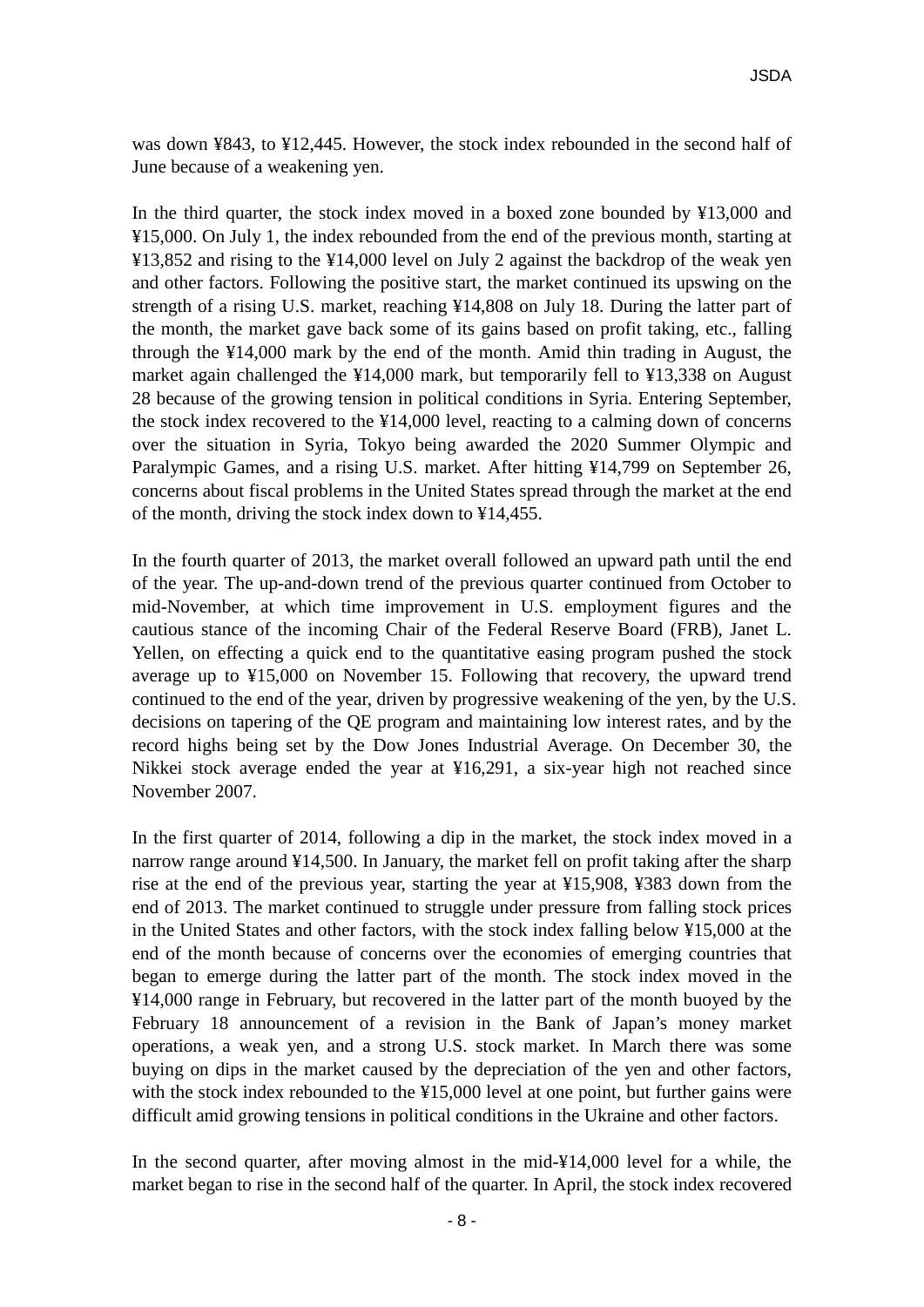to the ¥15,000 level on April 3 against the backdrop of a bull market in the United States and a weak yen, but dropped down below the ¥14,000 mark for the first time in 2014 on April 11 when political conditions in the Ukraine worsened. After the sell off phase, investors began to buy stock again, but market momentum was weak with the stock index moving mostly in the lower ¥14,000 range. Even entering May, there was little incentive to buy as it became clear that the earnings growth of Japanese corporations would be lower than a year earlier. As a result, the market followed the previous month's trend until May 22, when the market rose for six consecutive days on the strength of the U.S market. In June, with the Dow Jones Industrial Average again hitting new highs, the Japanese market firmed up supported by an improvement in economic indicators in China, the introduction of a minus interest rate policy by the European Central Bank (ECB), and Japan's Prime Minister Abe's statement in a press conference about lowering the effective tax rate for Japanese corporations. On June 3, the stock average hit  $\frac{1}{2}15,034$ , rising above the  $\frac{1}{2}15,000$  level for the first time in two months. It later moved mostly in the ¥15,000 range, ending the quarter at ¥15,162 on June 30.



<Chart 1> Nikkei 225 Stock Average and Yen Exchange Rate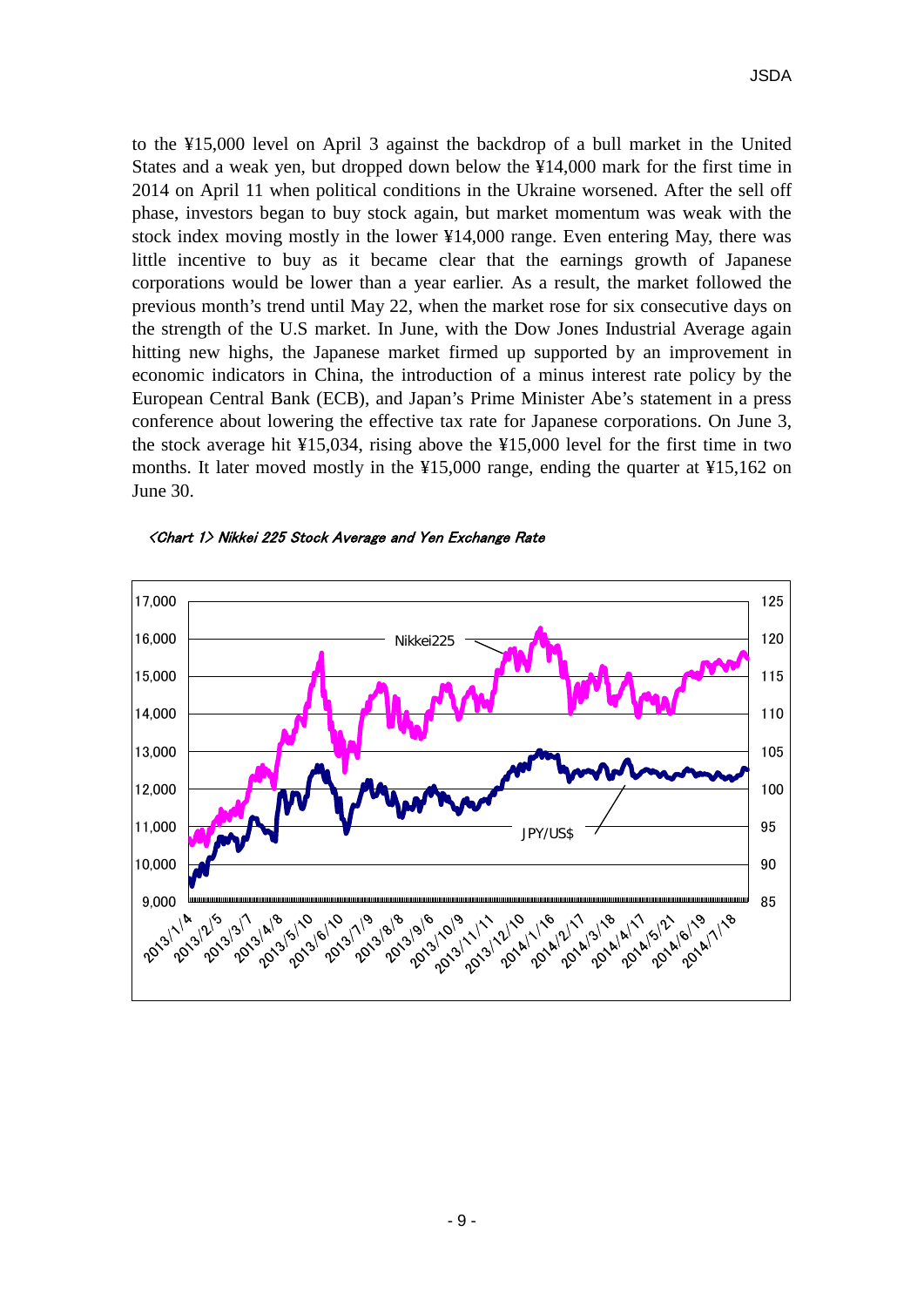|      | Member       |          |                                            | Citi BK &<br><b>Investment Business</b><br>Life & |      | Other    |                    |                 |              |
|------|--------------|----------|--------------------------------------------|---------------------------------------------------|------|----------|--------------------|-----------------|--------------|
| Year | Account      |          | Individuals Foreigners                     | Trusts                                            | Cos. | Non-life | <b>Regional BK</b> | <b>Trust BK</b> | Financial    |
|      |              |          |                                            |                                                   |      |          |                    |                 | Institutions |
|      | Market Share |          |                                            |                                                   |      |          |                    |                 |              |
| 2011 | 19.5%        | 16.0%    | 54.5%                                      | 1.8%                                              | 0.9% | 0.4%     | 0.1%               | 4.9%            | 0.1%         |
| 2012 | 17.9%        | 18.0%    | 54.1%                                      | 1.8%                                              | 0.9% | 0.4%     | 0.1%               | 4.6%            | 0.2%         |
| 2013 | 12.5%        | 28.0%    | 50.8%                                      | 1.5%                                              | 1.0% | 0.2%     | 0.1%               | 3.1%            | 0.1%         |
|      |              |          | Net Selling $(-)/$ Buying $(+)$ (¥billion) |                                                   |      |          |                    |                 |              |
| 2011 | $-3,150$     | 5        | 1,972                                      | $-138$                                            | 617  | $-575$   | $-81$              | 789             | 30           |
| 2012 | 254          | $-1,911$ | 2,826                                      | 45                                                | 380  | $-697$   | $-118$             | $-1,019$        | $-62$        |
| 2013 | $-585$       | $-8,750$ | 15,119                                     | 426                                               | 629  | $-1.075$ | $-282$             | $-3,966$        | $-468$       |

# <Table 6> Market Share & Trading Balance by Types of Investors -Tokyo, Nagoya -

Note: Figures up to and including the second week of July 2013 are the totals of the three markets of Tokyo, Osaka, and Nagoya.

(Source) TSE Monthly Statistics Report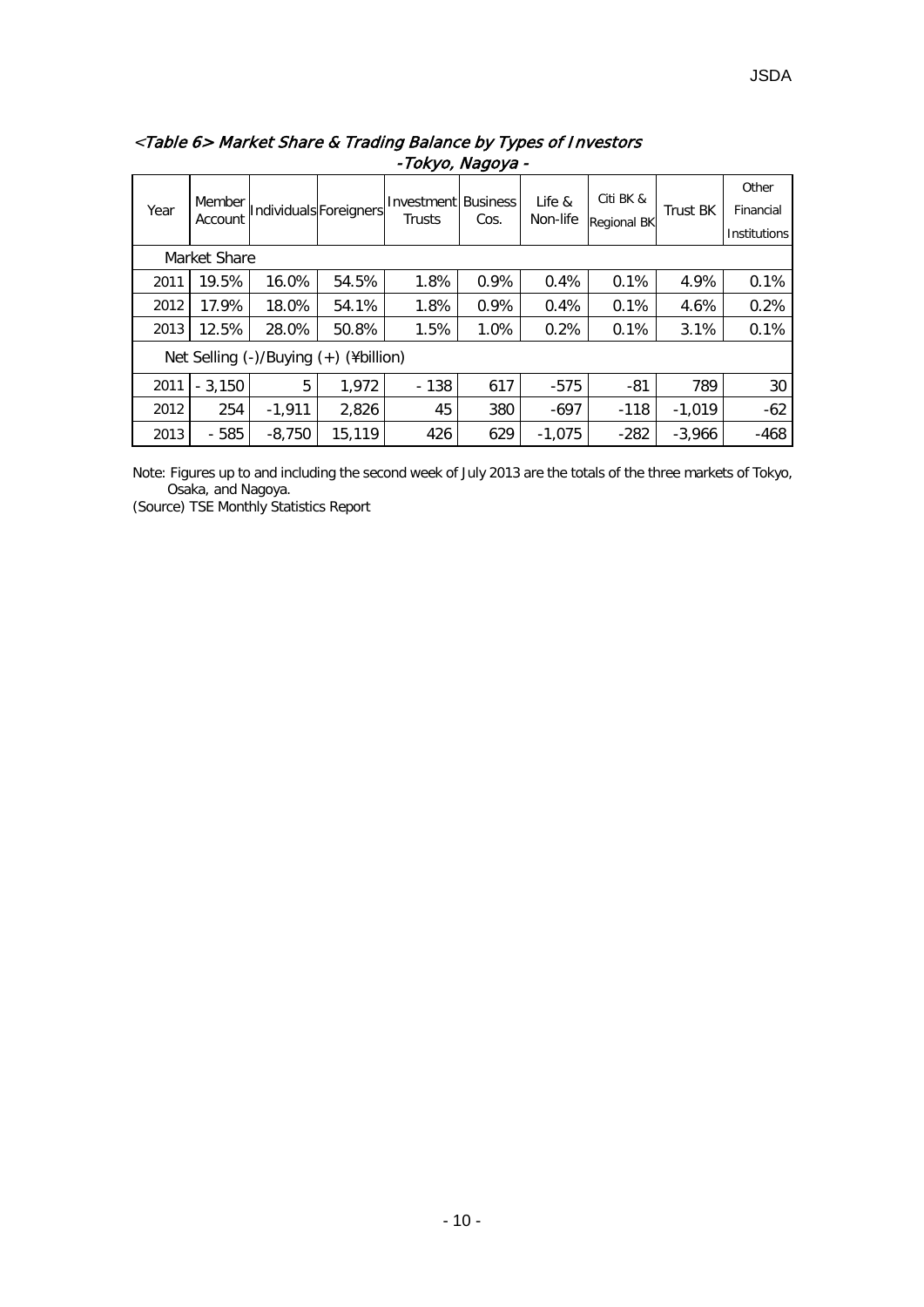### **2. Bond Market**

#### (1) Primary Market

In 2013, public and corporate bond issuance in Japan increased ¥8.3 trillion, or 4.1%, from 2012, to ¥210.8 trillion, growing for the second consecutive year. Looking at a breakdown, public debt securities and corporate bonds increase year on year, but non-resident issues declined. Accounting for the largest share of the market, JGB issuance totaled ¥181.0 trillion, expanding ¥8.7 trillion from last year and posting growth for the third consecutive year. Among general bond issuance other than JGBs, municipal bonds amounted to ¥7.8 trillion compared with ¥6.8 trillion in 2012; Government-guaranteed bonds were ¥4.9 trillion compared with ¥4.7 trillion last year; Fiscal Investment and Loan Program (FILP) agency bonds totaled ¥4.8 trillion compared with ¥5.4 trillion the year before; and straight corporate bonds were ¥8.7 trillion compared with ¥8.2 trillion last year.

Looking at an overview of the 2013 primary market, JGBs and straight corporate bonds demonstrated greater than 5% year on year growth. A breakdown of JGBs shows growth in issuance across all categories, whether short-term bills, medium-term notes, long-term bonds or superlong-term bonds. From the point of view of developing the market, the government shifted from issuance 8 times a year to monthly issuance for 30-year JGBs. In addition, although they account for only a small percentage of total issuance, the government added a principal guarantee to the consumer price index (CPI)-linked JGBs that have not been issued since August 2008, re-launching them in October 2013 for the first time in five years. Moreover, for CPI-linked issues maturing in January 2016 or later, the government will lift the sale restrictions in January 2015, making these issues available to individuals and other non-institutional investors.

Issuance of straight corporate bonds is increasing along with growing demand for capital by corporations as the economy recovers coupled with the low interest rate climate. Issuance of straight corporate bonds targeting individual investors also continues to be firm. Some of the standout issues have been the March issue of a 4-year straight bond (¥300.0 billion) and the June issue of a 5-year straight bond (¥400.0 billion) by SOFTBANK CORP. and a 5-year straight bond issue (¥150.0 billion) by Sony Corporation.

Among other bond issues, total issuance of convertible-type bonds with subscription rights (CBs) was ¥75.5 billion spread among seven issues. This represented a substantial increase from the total issuance of ¥8.5 billion for two issues in 2012.

In the first six months of 2014, public and corporate bond issuance in Japan amounted to ¥102.9 trillion, a little less than half of the annual total issuance in the previous year. However, non-resident yen-denominated samurai issues made in the first six months reached ¥1.6 billion, approaching the total for the whole year in 2012 (¥1.6 billion). In other categories, JGB issuance totaled ¥88.2 trillion; municipal bonds amounted to ¥3.1 trillion; Government-guaranteed bonds were ¥2.5 trillion; Fiscal Investment and Loan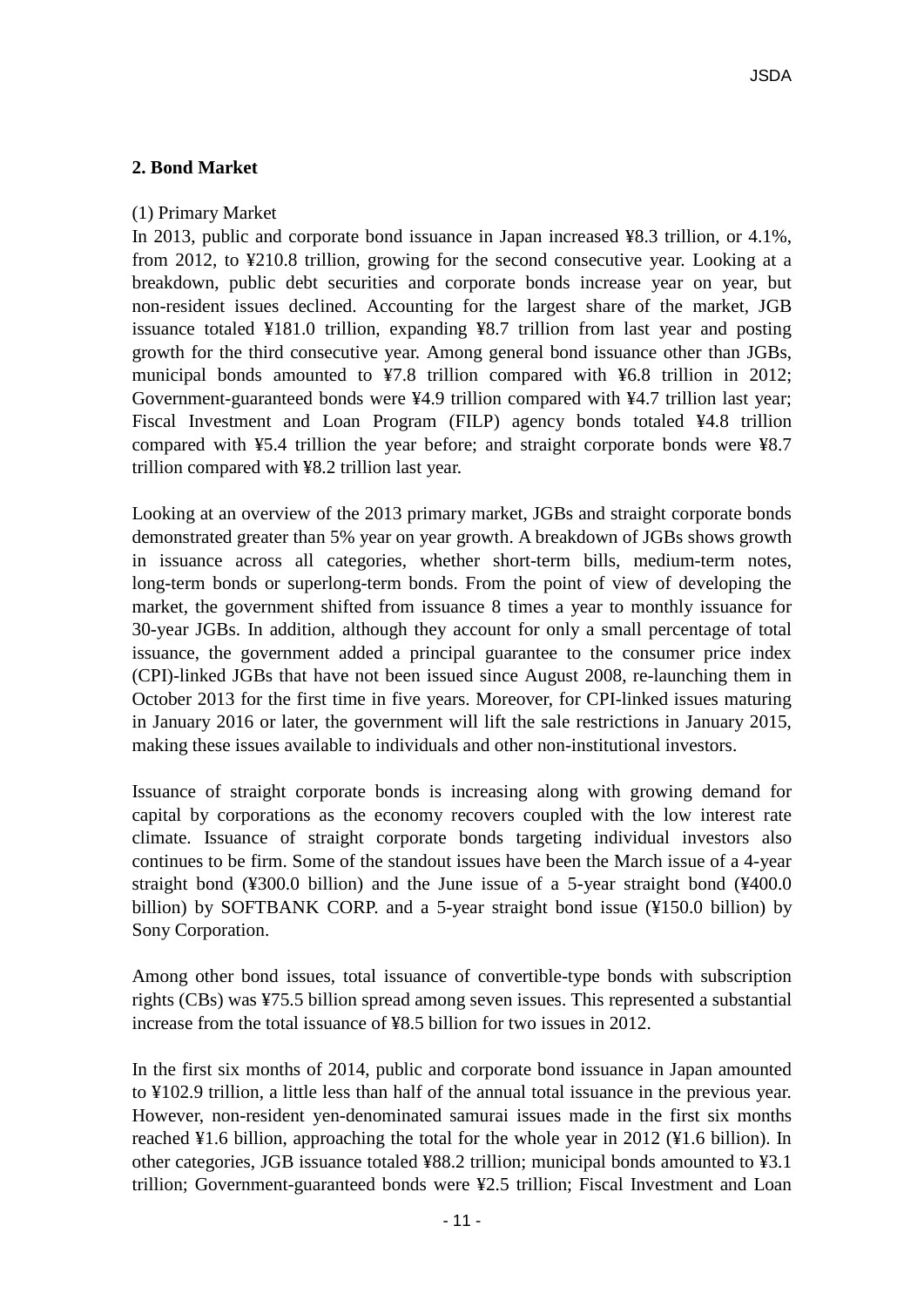(¥ trillion)

Program (FILP) agency bonds totaled ¥2.1 trillion; and straight corporate bonds were ¥4.2 trillion.

|      |            | Trading Volume(face value) |       | <b>Issuing Amount</b> |              |               |          |  |  |  |
|------|------------|----------------------------|-------|-----------------------|--------------|---------------|----------|--|--|--|
|      | <b>JGB</b> | Total<br><b>Others</b>     |       | <b>Public Debt</b>    | Corporate    | Non-Resident  | Total    |  |  |  |
| Year |            |                            |       | <b>Securities</b>     | <b>Bonds</b> | Issues(Yen-de | (Note 3) |  |  |  |
|      |            |                            |       | (JGB) (Note           | (Note 2)     | nominated)    |          |  |  |  |
|      |            |                            |       |                       |              |               |          |  |  |  |
| 2011 | 7,860      | 104                        | 7,964 | 179.5(164.0)          | 8.5          | 1.8           | 193.3    |  |  |  |
| 2012 | 8,737      | 105                        | 8,843 | 189.1(172.2)          | 8.4          | 1.7           | 202.4    |  |  |  |
| 2013 | 8,951      | 89                         | 9,040 | 197.7(181.0)          | 8.7          | 1.6           | 210.8    |  |  |  |

#### <Table 7> Public and Corporate Bonds

(Source) Japan Securities Dealers Association

- Notes: 1. JGBs do not include bonds placed in the public sector or financial bills (including financial bills that are accounted or under treasury bills). Public bonds other than JGBs comprise municipal, government-guaranteed, and FILP agency bonds (including regional public corporation bonds).
	- 2. Corporate bonds comprise straight corporate bonds (including investment company bonds), convertible-type bonds with subscription rights (CBs), and asset-backed corporate bonds.
	- 3. The total figures are not equal to the sum of individual categories because they include bank bonds, private placement corporate bonds and private placement government bonds.

#### (2) Secondary Market

In the first quarter of 2013, the long-term interest rate moved in the 0.8% range during early January, then slid mainly downward for the rest of the quarter. Looking at the movement in more detail, in early January the rate stayed around 0.8% because the U.S. long-term interest rate rose on the strength of the U.S. government's temporary avoidance of the "fiscal cliff" problem. Following that phase, the rate headed downward after the Cabinet determined the Japan's supplementary budget and other parts of its emergency economic measures, allaying the market's concerns about excessive JBG issuance, and bond auctions went on without difficulty. Entering February, the decline in the long-term interest rate progressed. With the announcement of the names of the candidates for the governor and deputy governors jobs at the Bank of Japan, expectations of additional quantitative easing heightened further, causing the rate to drop to 0.6555% on February 28, setting a new low for the first time since June 2003. On March 27, the rate declined to 0.515% after setting record lows for five consecutive business days, registering lows on consecutive days for the first time in nine years and nine months since June 2003. Based on the view that the Bank of Japan would boost monetary easing, bond buying ramped up in the market, mainly of long- and medium-term bonds. Furthermore, with the end of the fiscal year in sight, domestic institutional investors, such as pension funds and life and non-life insurers, were increasing their bond portfolios.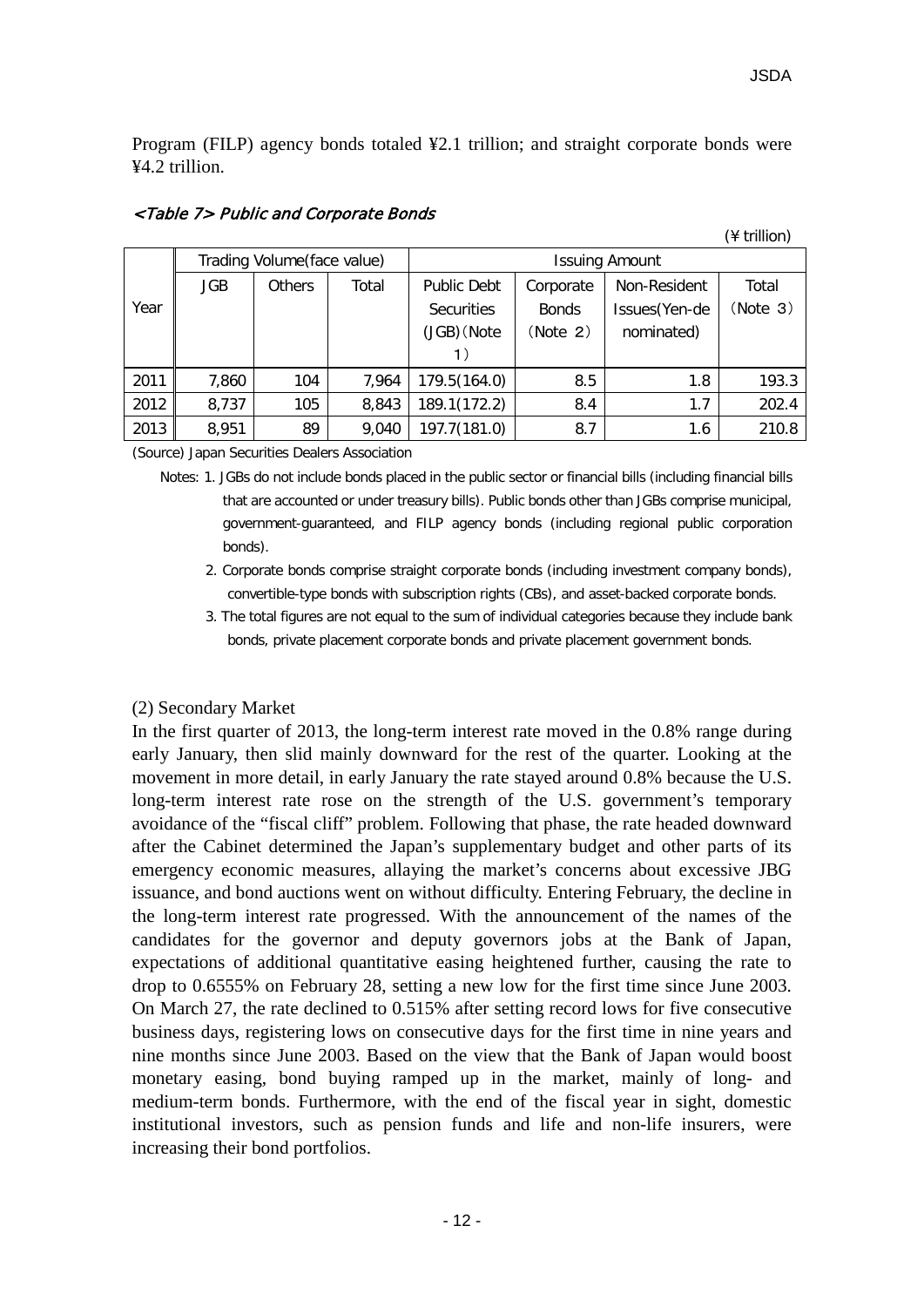The long-term interest rate began to show some instability in the second quarter of 2013. On April 4, the Bank of Japan announced its qualitative and quantitative easing policy, spreading the view throughout the market of a supply and demand gap opening up for JGBs. The rate declined below the 0.43% recorded in June 2003, to hit 0.425% at one point. On April 5, it dropped further to 0.315%. However, the market then became cautious about the sudden drop in rates and reversed direction, with the selling trend driving up the rate to 0.6%. On April 10, the rate increased to 0.615%, up 0.085% on the day. Large sell orders for medium-term bonds were placed by what was thought to be regional banks, a trend that spilled over into long-term bonds. This action was seen to be investors rushing to sell off medium-term bonds, the yields on which were expected to fall significantly after Bank of Japan Governor Haruhiko Kuroda refused to lower interest rates on the excessive reserves in the Bank of Japan current account. It has also been pointed out that prices tend to drop easily when large sell orders are pitted against only a few buy orders. Entering May, the weak yen and high stock prices combination continued for the first half of the month, resulting in the long-term interest rate increasing sharply from the 0.5% level to the 0.9% level over a period of four consecutive business days ending on May 15. On May 22, disappointment about the details of the Bank of Japan's Monetary Policy Meeting and the impact of the rising U.S. long-term interest rate started to push the rate up. The rate rose to 1.0% for the first time in about a year during trading on May 23. Once into June, the turbulence in the rate settled down. During June, the rate posted a high of 0.9% and a low of 0.795%, moving almost entirely within a 0.8% range. It was pointed out that the market settled down because the market positively evaluated the dialogue between it and the Bank of Japan and recognized the bank's flexible long-term JGB purchasing operations policy.

In the third quarter, the long-term interest rate settled into a downward trend. In July, the rate moved in the 0.8% range before declining to the 0.7% level by the end of the month based on a hiatus in the rise in U.S. long-term interest rates, further appreciation of the yen, and other factors. Entering August, the decline in the stock market and growing tensions in the political situation in Syria caused the rate to follow a downward path, deteriorating to 0.72% at the end of the month. In September, the yen exchange rate fell to around ¥100 to the U.S. dollar at the beginning of the month, causing the long-term interest rate to rise to the upper 0.7% range, but from the middle of September the rate declined again because of such factors as the postponement of the tapering off the U.S. QE program and the decision by the Japanese government to raise the consumption tax the following Spring. The long-term interest rate slipped to 0.67% on September 19, falling below the 0.7% mark for the first time since early May.

In the fourth quarter, the long-term interest rate continued its decline under October before rebounding. The deterioration continued throughout October because of concerns over U.S. fiscal problems and the market view that the tapering of the U.S. QE program would be postponed, culminating in the long-term interest rate hitting its lowest level in six months, at 0.585%, on October 30. Entering November, the rate sunk to 0.585% on November 8, but then recovered slightly to the 0.6% to 0.65% range on the strength of a rise in U.S. long-term interest rates, the swing in the exchange rate toward depreciation, and a rising stock market. In December, the rate moved a step up because of the U.S.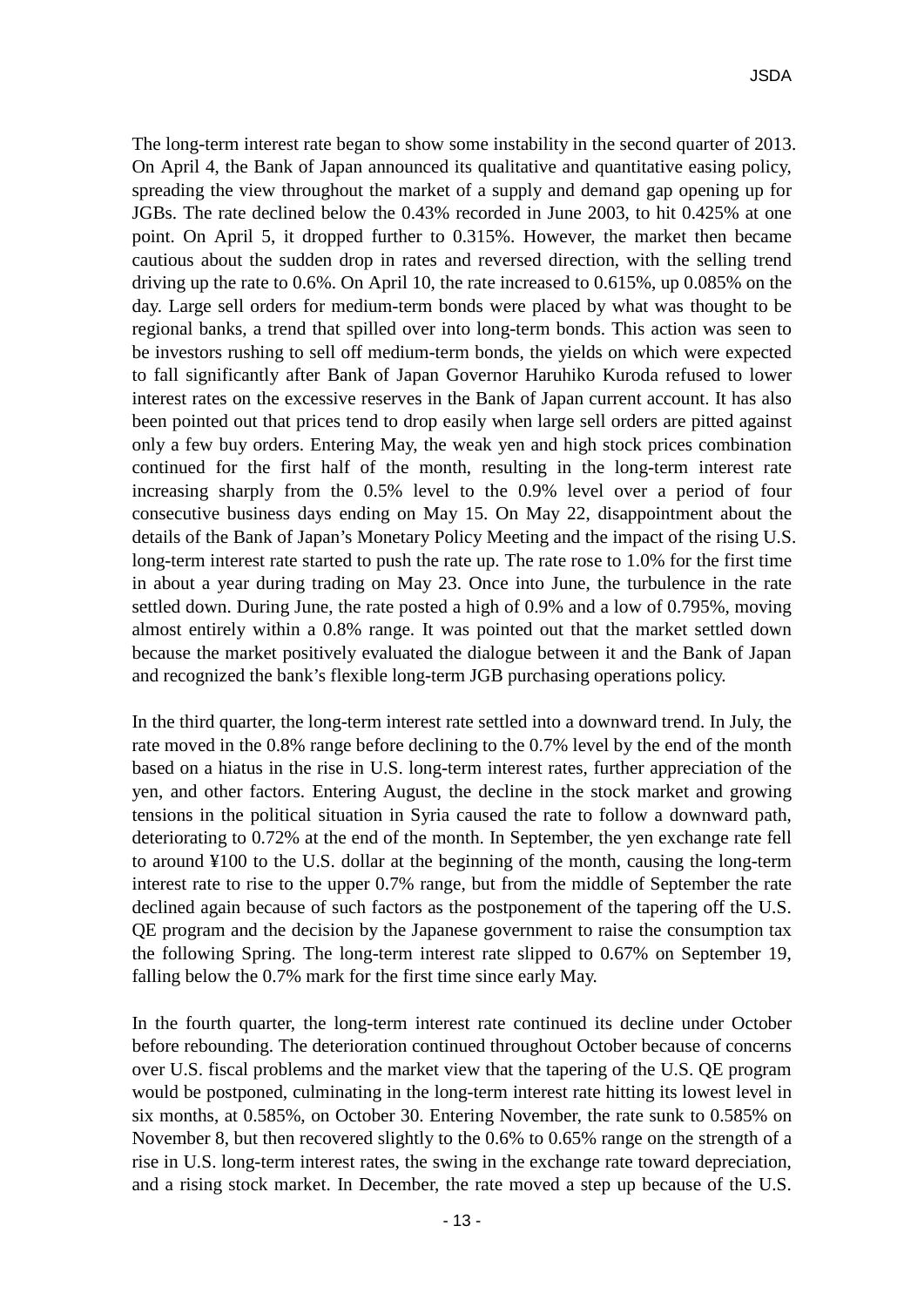decision on tapering of the QE program and maintaining low interest rates and the accompanying rise in U.S. interest rates and acceleration in the depreciation of the yen and the increase in stock prices. On December 26, Japan's long-term interest rate rose above 0.7% and moved up further to end the year at 0.735% on December 30.

In the first quarter of 2014, after moving into a downward trend, the long-term interest rate rose a little in March and then stayed in the same range. In the early part of January, the long-term interest rate approached 0.7%, but then resettled into the downward trend ending the month at 0.62%. Reasons for the relapse included the increase in number of employees in the United States falling to half that of the previous month, the weak stock market and low long-term interest rate trends in United States, and the emergence of anxiety over the economies of emerging countries. The decline in the rate continued in February, driven by the strong yen, falling stock prices, and other factors, with the long-term interest rate dropping below 0.6% for the first time in three months on February 14. The rate then moved in the 0.5% range. In March, the rate climbed back to the 0.6% level at the beginning of the month as concerns about political tensions in the Ukraine receded. Following that, based on such concerns as the conditions in the Ukraine, the feeling that FRB Chair Janet L. Yellen would be raising interest rates sooner than expected based on a press conference, and other factors, the long-term interest rate stayed in that range, ending the month at 0.64% on March 31.

The long-term interest rate made a slow decent during the second quarter of 2014. In April, the rate moved in a tight range between 0.60% and 0.65% under pressure from the political situation in the Ukraine that continued on from the previous month and the decline in long-term interest rates in the United States and Europe. Under these conditions, on April 14, there was no market for newly issued 10-year JGBs for a day. It was the first time in 13 years (not since December 26, 2000) that newly issued JGBs had not attracted a single successful private sector bid for a whole day. In May, the decline in the rate proceeded as it became clear that the earnings growth of corporations would be smaller than a year earlier and U.S. rates fell below the key level of 2.5% as well as other factors. On May 15, Japan's long-term interest rate fell below 0.6% and slid to 0.57% on May 30. Entering June, the rate made a run toward the 0.6% mark at the beginning of the month but ended up staying in the upper 0.5% range. During the first part of the month, decisions were made by the ECB to lower its key refinancing rate by 0.1%, to 0.15% and to reduce the interest rate on its deposit facility to minus 0.1%. Against the backdrop of the acceleration in the decline of European bond interest rates and other factors, the long-term interest rate in Japan fell to 0.565% on June 30.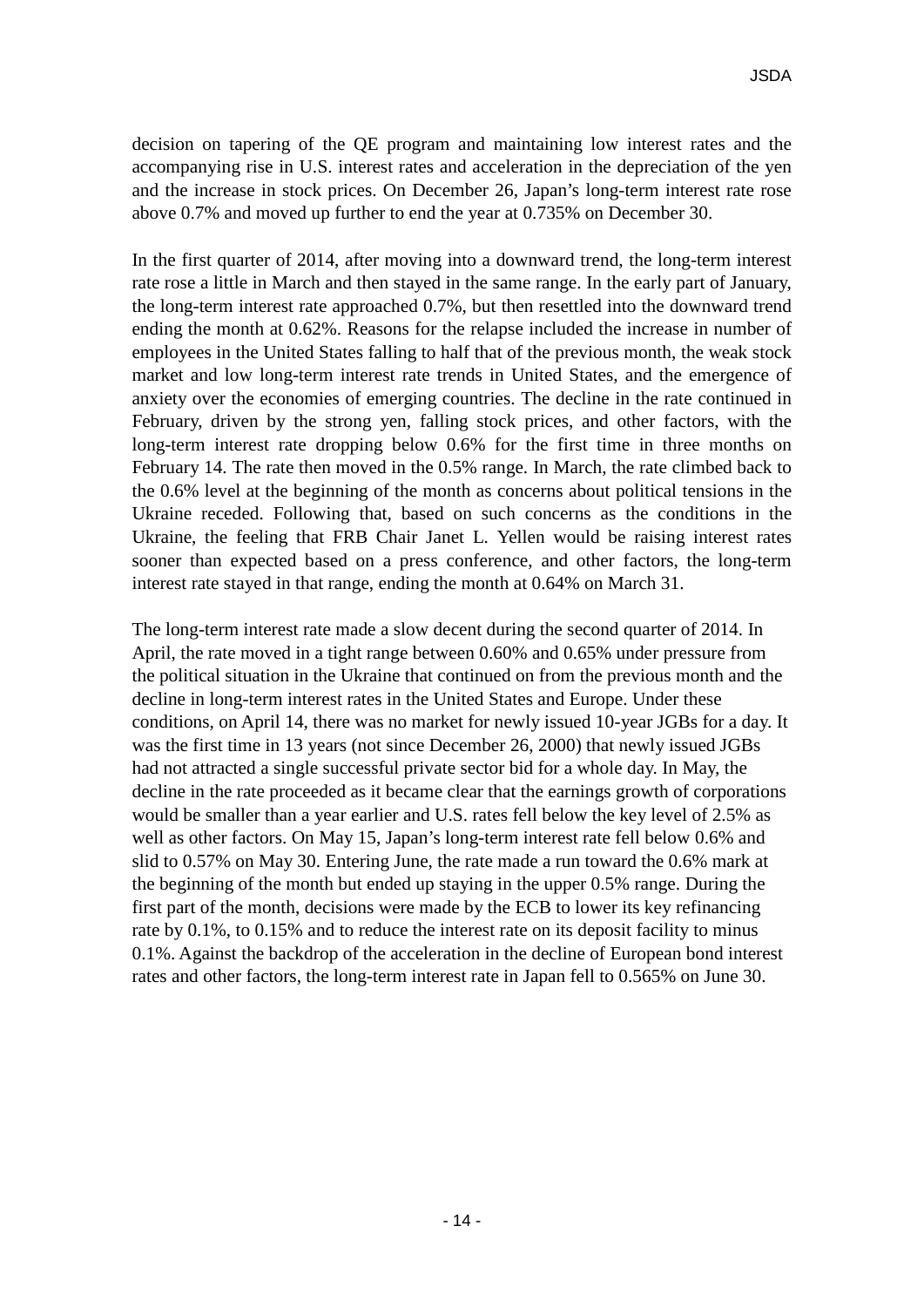*<Chart 2> Long-Term Interest Rates in Japan*



### **3. Investment Trust**

At the end of 2013, the net assets of publicly offered investment trusts amounted to ¥81,532.2 billion, up a substantial ¥17.459.4 billion from ¥64,063.7 billion last year. Total net assets of stock investment trusts were ¥65,027.4 billion compared with ¥52,913.9 billion, an increase of ¥12,113.4 billion. Total net assets of bond investment trusts, including MMFs, increased ¥5,345.9 billion year on year from ¥11,149.8 billion, to ¥16,495.7 billion.

At March 31, 2013, the balance of investment trusts held by Japanese households was ¥71,229.3 billion. This balance rose dramatically over the course of 2013, increasing to ¥71, 880.4 billion at June 30, ¥74,710.8 billion at September 30, and ¥78,945.1 at December 31, 2013.

Looking at capital flow, there was a net capital inflow throughout the year. Capital inflow was ¥2,415.0 billion in the first quarter (January to March), ¥2,831.1 billion in the second quarter (April to June), ¥1,865.4 billion in the third quarter (July to September), and ¥1,217.6 billion in the fourth quarter (September to December).

Looking at investment trusts in detail, the number of publicly offered investment trust funds increased by 538 funds year on year, to 4,922 funds, demonstrating substantial growth. Stock investment trusts comprised most of the total number of funds, at 4,756 funds, as the number of bond investment funds declined slightly.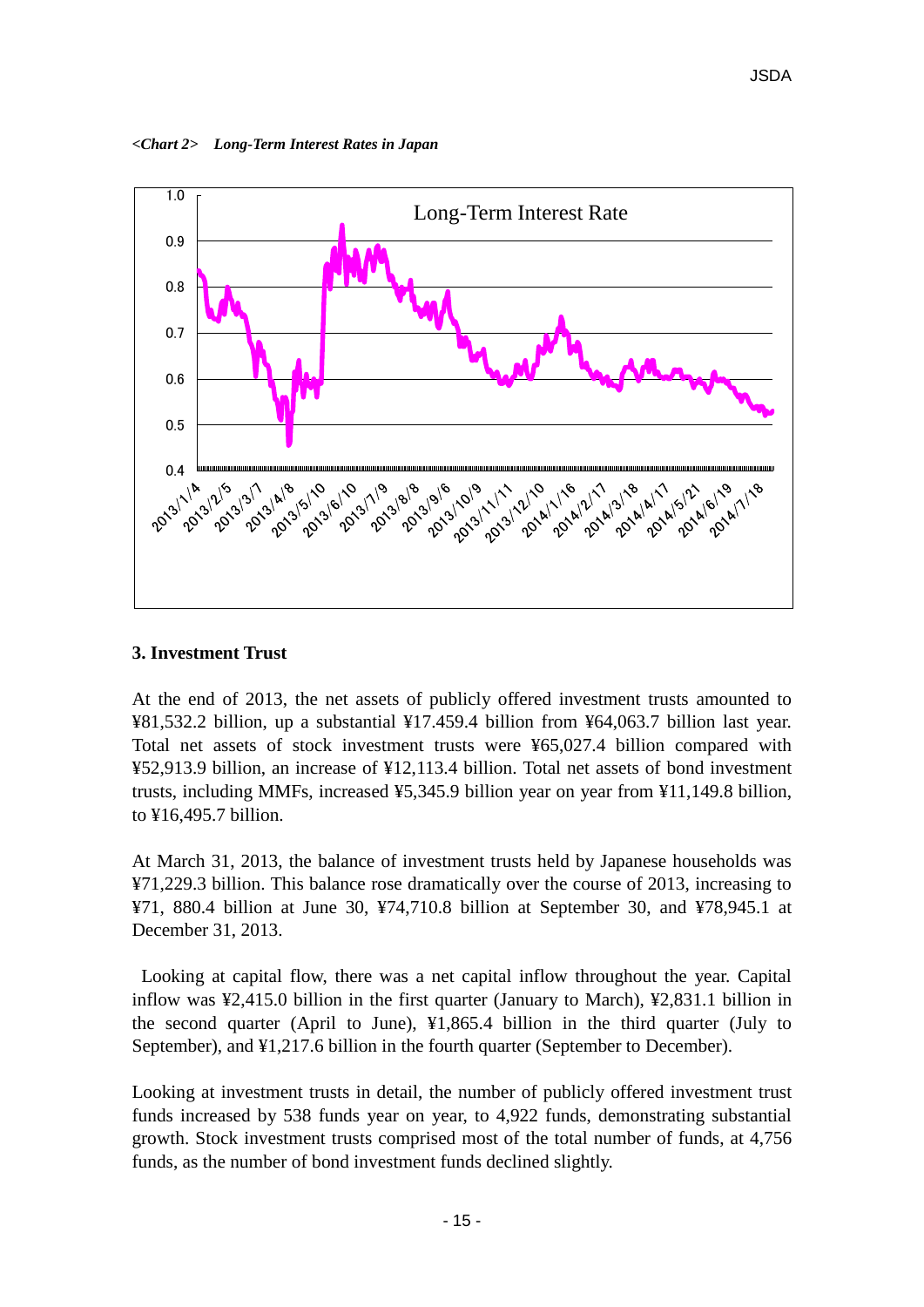Growth in the number of funds continued in 2014, with the number of stock investment funds increasing to 5,011 funds in June. One of the reasons behind the continued growth in the number of funds was an increase in the development of non-distribution investment trusts and other new products in conjunction with the start of the NISA system, Japan's new tax exemption scheme for small investments by individuals. These products have been developed because if distributed income from investment trusts purchased through a NISA is reinvested, those amounts will be included as part of the ¥1 million annual tax exemption under the new system.

|      |       | <b>Stock Investment Trusts</b> |                 |        |              | <b>Bond Investment Trusts</b><br>(除く MMFs) |        | <b>MMFs</b>  |                 |        |  |
|------|-------|--------------------------------|-----------------|--------|--------------|--------------------------------------------|--------|--------------|-----------------|--------|--|
| Year | Total | <b>Sales</b>                   | Repurch<br>ases | Assets | <b>Sales</b> | Repurch<br>ases                            | Assets | <b>Sales</b> | Repurch<br>ases | Assets |  |
| 2011 | 57.3  | 23.5                           | 19.7            | 46.7   | 35.3         | 35.8                                       | 8.5    | 0.6          | 0.8             | 2.0    |  |
| 2012 | 64.0  | 23.8                           | 22.3            | 52.9   | 33.2         | 32.4                                       | 9.3    | 0.4          | 0.6             | 1.8    |  |
| 2013 | 81.5  | 40.0                           | 34.8            | 65.0   | 66.5         | 61.2                                       | 14.5   | 0.6          | 0.5             | 1.9    |  |

<Table 8> Changes in Assets of Investment Trusts (¥ trillion)

(Source) The Investment Trusts Association, Japan

# **III. Overview of Securities Industry Performance**

Against the backdrop of strong expectations for the government's and Bank of Japan's monetary and fiscal policies, a robust stock market and other positive factors supported favorable annual performances by securities firms in Japan in the fiscal year ended March 31, 2014. The proportion of securities firms posting profits (companies reporting profits on a net income basis) was 81%, up from 74% in the previous fiscal year. It was the first time in ten years (since the fiscal year ended March 2004) that more than 80% of firms were profitable.

Overall, the industry recorded operating revenues of ¥4,086.5 billion, increasing 28.9%, or ¥915.4 billion, from the previous year.

Looking at a breakdown of operating revenues (see Chart 3), all categories improved: commissions increased 32.2%, or ¥667.1 billion, to ¥2,460.9 billion; trading gain grew 22.6%, or ¥202.6 billion, to ¥1,098.7 billion; and financial revenues rose 9.1%, or ¥40.1 billion, to ¥479.8 billion.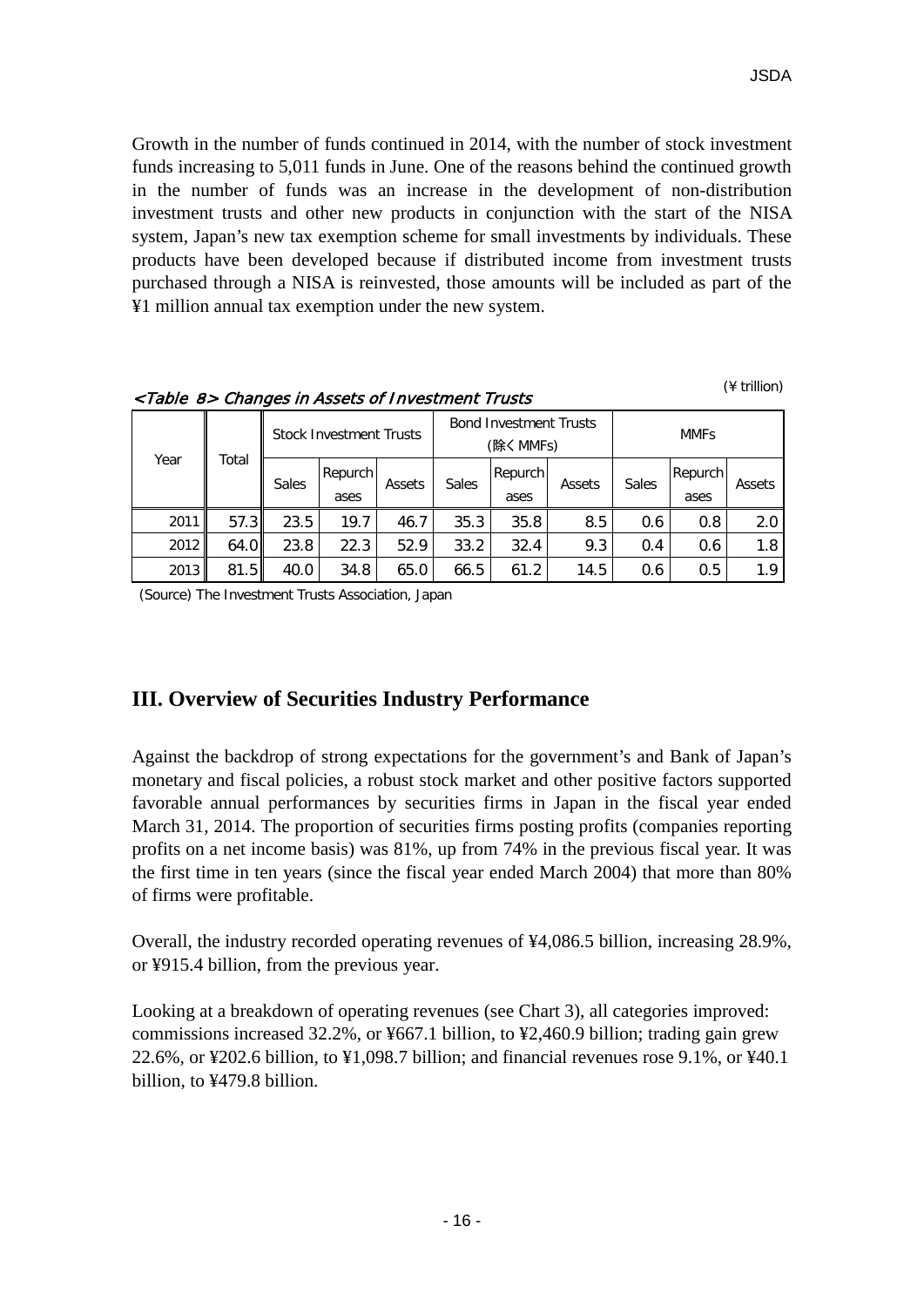

*<Chart 3> Operating Revenues of Securities Firms in Japan* 

Looking at commission in more detail, supported by the vigorous stock market, brokerage commission increased 83.8%, or ¥396.9 billion, to ¥870.8 billion. Underwriting commission grew 47.5%, or ¥55.0 billion, to ¥170.7 billion based on growth in equity finance issues. In other categories, distribution commission rose 9.4%, or ¥44.1 billion, to ¥513.8 billion.

Net operating income after subtracting the financial expenses shown in Chart 5 from operating income amounted to ¥3,797.7 billion, a 31.1% or ¥899.8 billion increase from a year earlier.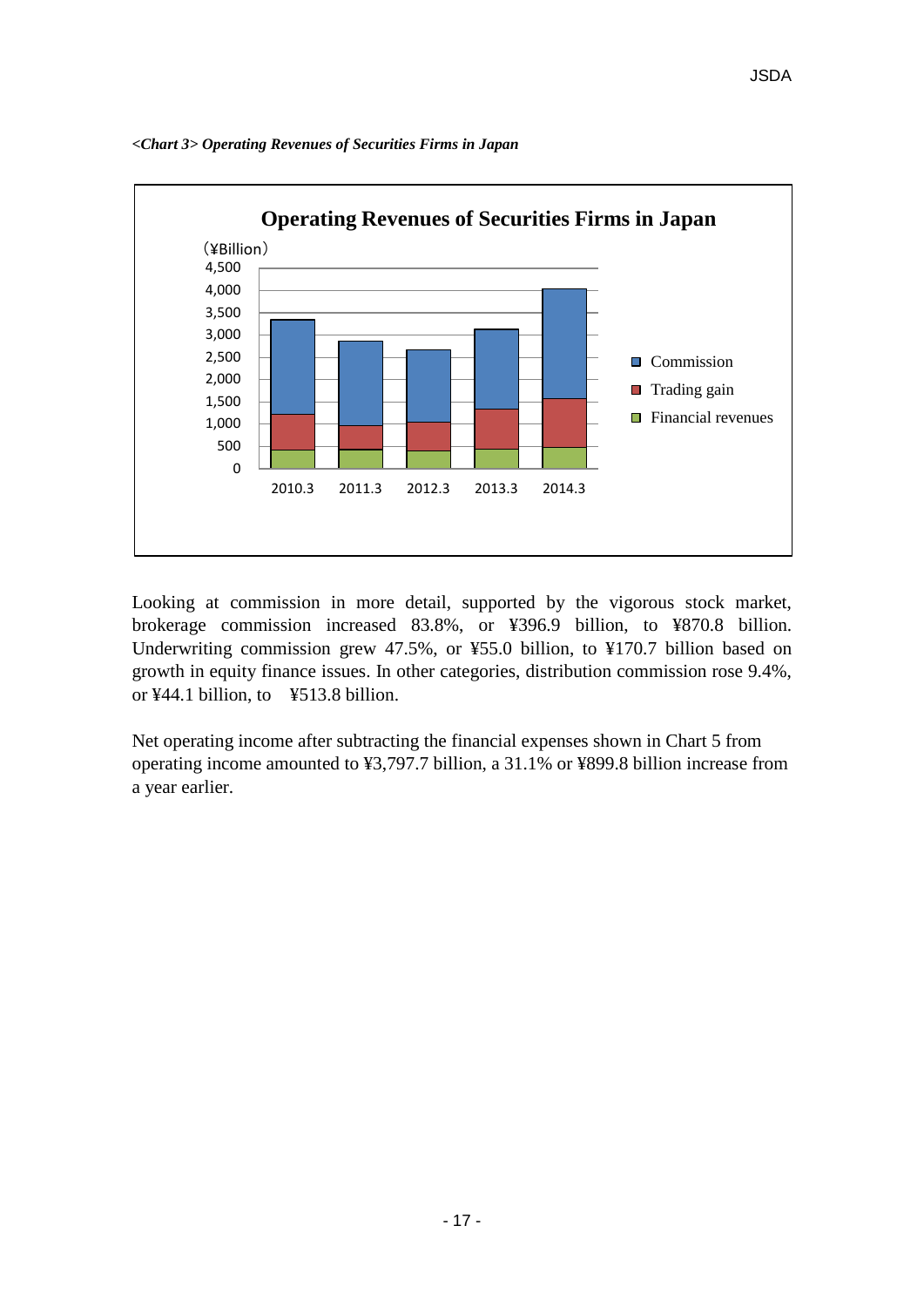*<Chart 4> Commission*



Compared with the large increase in operating revenues, operating expenses of securities firms in the fiscal year ended March 2014 increased to smaller extent, growing 12.4%, or ¥322.0 billion, to ¥2,912.4 billion (see Chart 5).

Looking at separate categories, selling and general administrative costs rose 13.2%, or ¥306.5 billion, climbing to ¥2,623.7 billion while financial expenses edged up 5.6%, or ¥15.4 million, to ¥288.7 billion.

Breaking down selling and general administrative costs, driven by the higher trading volumes of the robust market, transaction expenses increased 34.9%, or ¥151.5 billion, to ¥585.6 billion. However, other cost components were held to a lower pace of growth. Employment cost increased 8.7%, or ¥87.4 billion, to ¥1,096.3 billion, real estate and equipment expenses edged up 1.3%, or ¥3.1 billion, to ¥246.0 billion, and data processing and office supplies expenses rose 13.2%, or ¥50.0 billion, to ¥429.0 billion.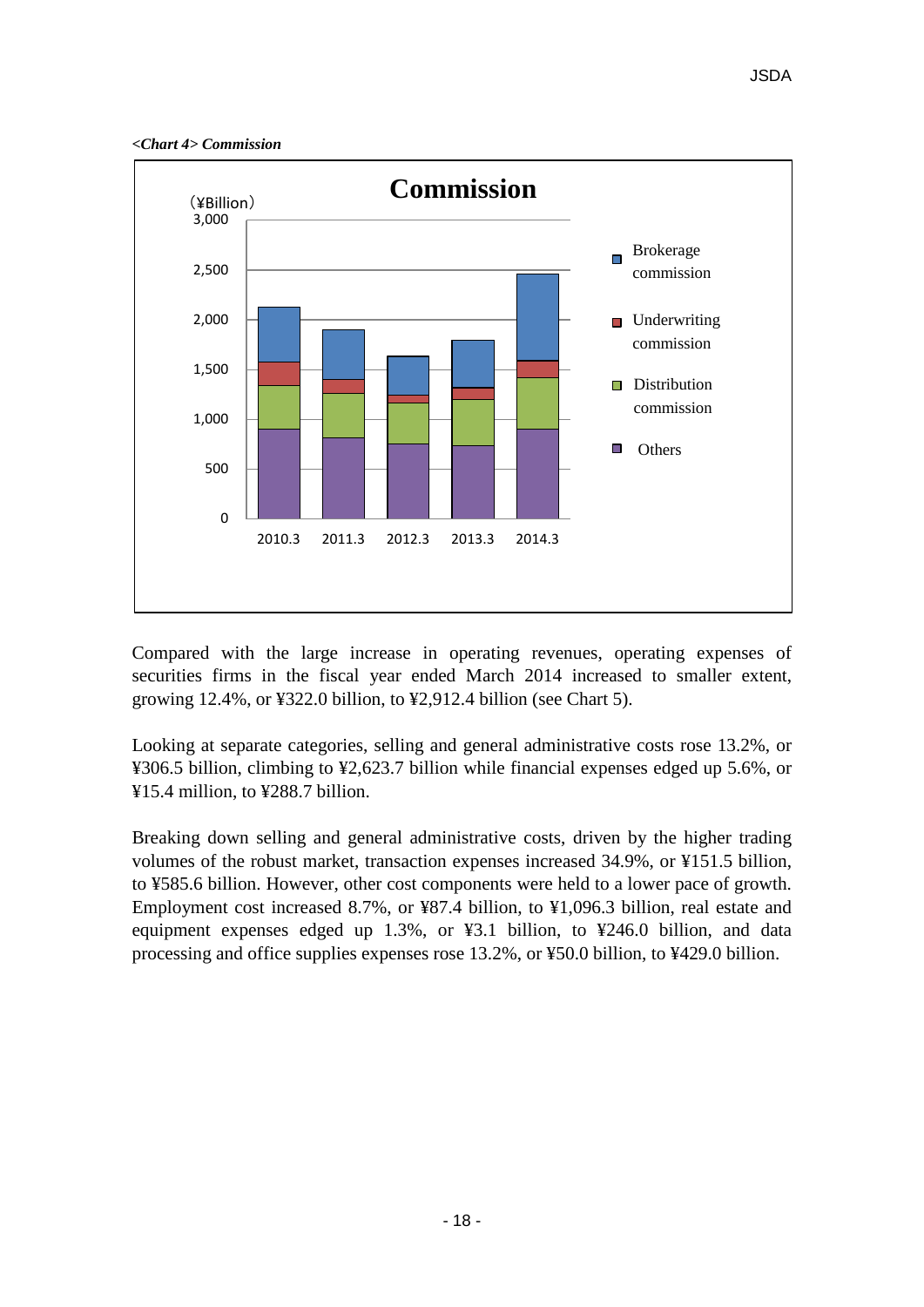#### *<Chart 5> Operating Expenses*



As a result, the net income of the securities industry in Japan in the fiscal year ended March 2014 amounted to ¥921.1 billion, up 101.6%, or ¥464.2 billion year on year. This performance represented a more than doubling of net income over the previous fiscal year (see Chart 6). It was the first time since the fiscal year ended March 2006 (net income was ¥1,036.3 billion) that the securities industry had recorded more than ¥900.0 billion in profits.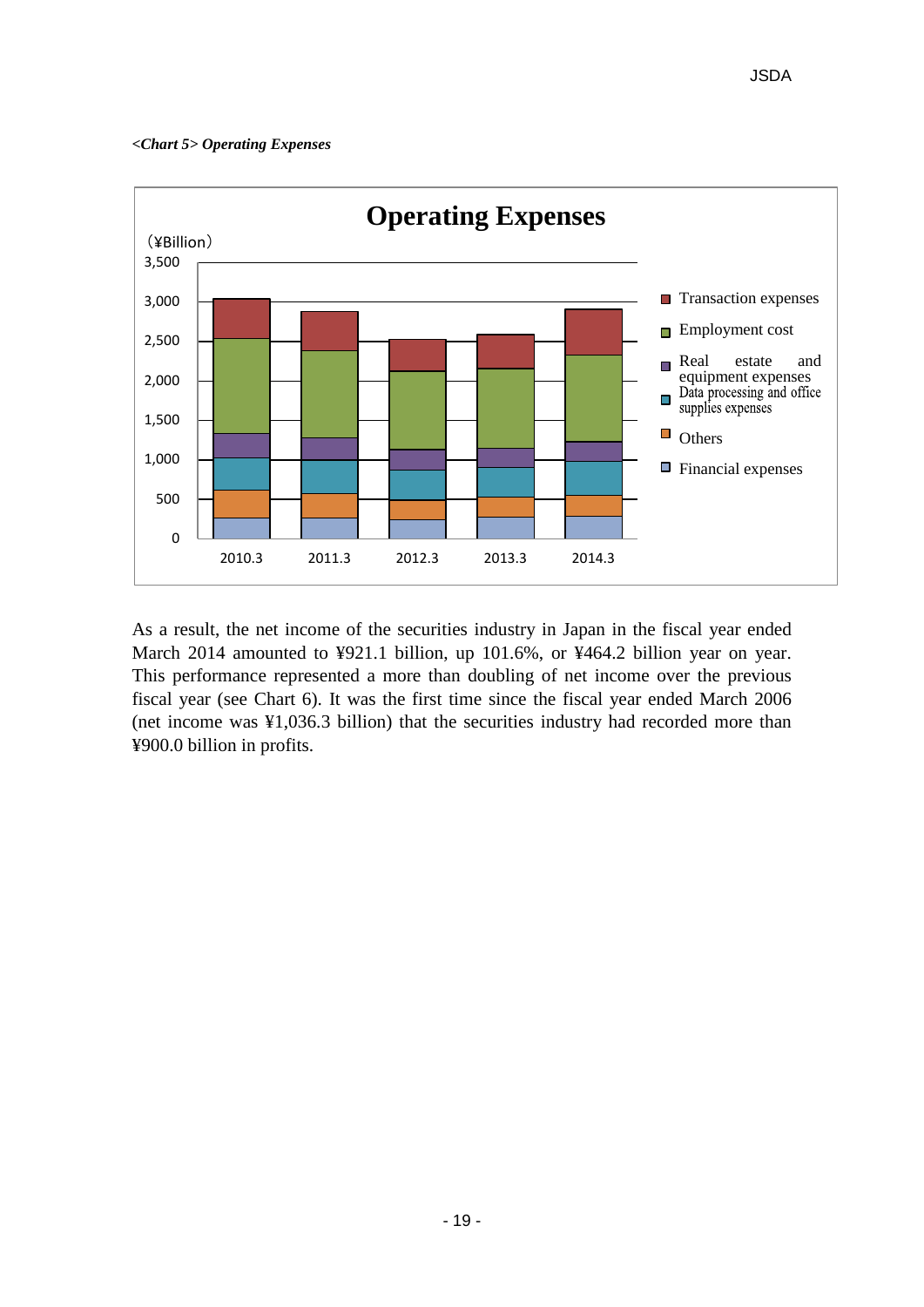*<Chart 6> Net Income of Securities Firms*



# **IV. Regulatory and Legal Framework Revisions, Industry Topics**

1. Amendment of Japan's Financial Instruments and Exchange Act

In May 2014, the 2013 Amendment Act of the Financial Instruments and Exchange Act, etc. was passed and promulgated. The new round of revisions included the following measures aimed at enhancing the appeal of Japan's financial and capital markets including measures that seek to direct household financial assets into growth investing.

# • Promoting investment-type crowdfunding

Japan relaxed the regulations on the handling by financial intermediaries of investment-type small amount (total funding under ¥100 million, ceiling of ¥500,000 on individual investments) crowdfunding. The new rules avoid imposing overlapping regulations on this type of crowdfunding as well as reducing the minimum capital requirements for registering a business. In addition, the new rules seek to eliminate any fraudulent or inappropriate activity in soliciting crowdfunding investment over the Internet by requiring the businesses operating the crowdfunding websites to provide appropriate information over the Internet and to check the business details of venture businesses trying to raise funds on their websites.

# • Reducing the cost burden on newly listed companies

Regulations have been revised to give newly listed companies (excluding particularly large-scale companies and companies that have a significant impact on the society or economy) the option of electing to not be audited by a certified public accountant regarding their Internal Control System Report for the first three years after listing.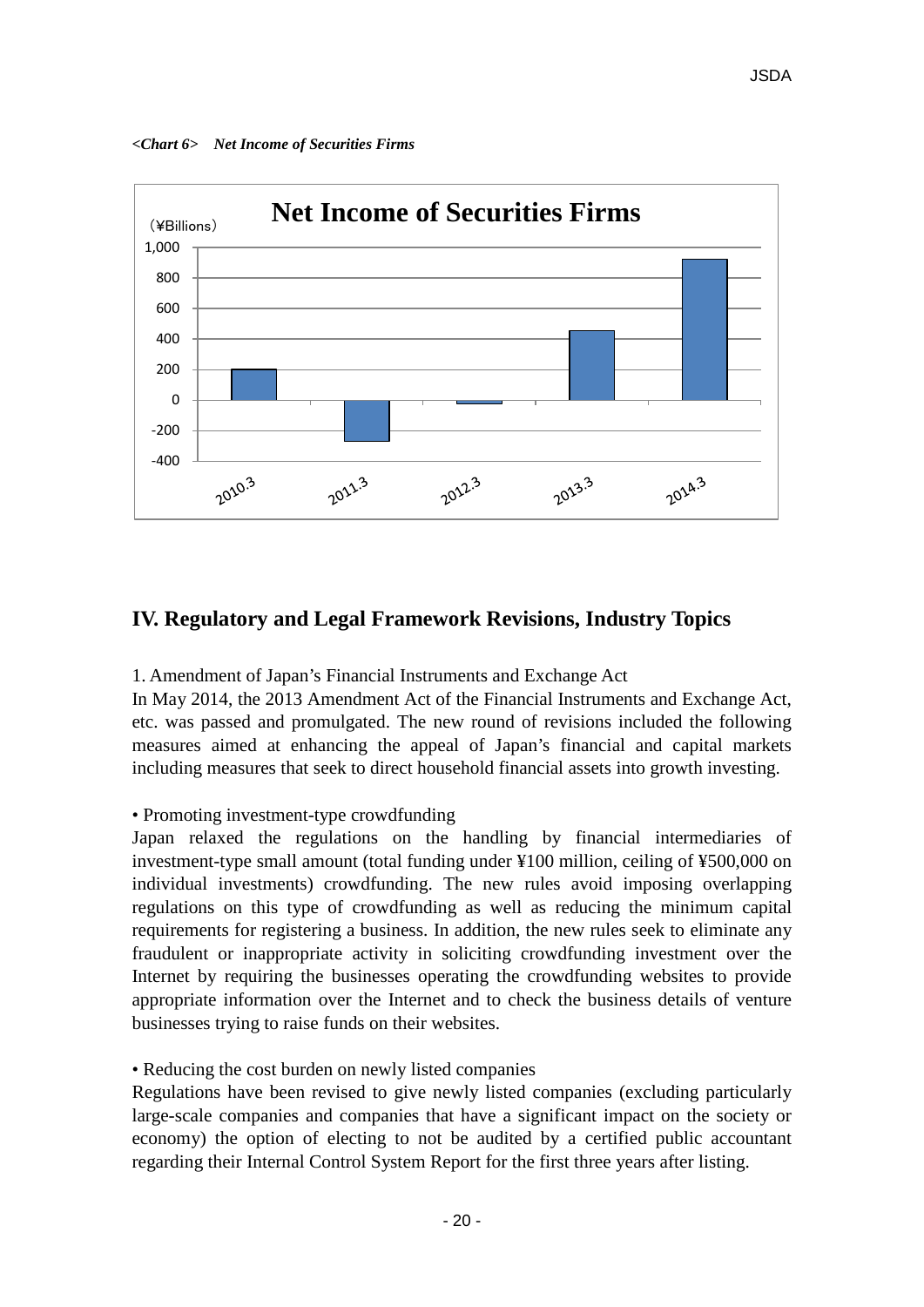### • Introduction of regulations concerning financial benchmarks

Regulations were introduced that designate some providers of special financial benchmarks as "Special Financial Benchmark Providers." These benchmark providers are obligated under the regulations to produce and comply with a "Code of Conduct" that incorporates the International Organization of Securities Commissions (IOSCO) Principles for Financial Benchmarks. The regulations also established a framework for the inspection and monitoring of Special Financial Benchmark Providers, including information collection and on-site inspections.

#### 2. Amendment of Japan's Companies Act

In June 2014, the Amendment Act of the Companies Act was passed by the Diet. The new round of revisions included the following measures aimed at enhancement of corporate governance, etc. in light of recent socioeconomic trends related to joint stock companies.

• Disclosure of the reason for not choosing an outside board member

While a consensus was not reached on mandatory appointment of an outside board member, the Diet did introduce a rule of "comply, or explain" based on the U.K. rule. If a large company does not have any outside board members, the directors of the company must give a reasonable explanation as to why the appointment of an outside director is not necessary at the regularly scheduled general meeting of shareholders.

• Introduction of a corporate auditors and directors board as a new governance structure From the perspective of encouraging greater utilization of the function of outside board member, companies can now also select a corporate auditor and directors board (half of the members must be outside directors) as their governance structure by amendment of their articles of incorporation in addition to the previous choices of either an corporate auditor board or a designated committees (previously called "three committees") system.

• Introduction of a new regulation for third-party allocations of new shares resulting in a change in the controlling shareholders

To restrain third-party allocations of new shares that result in a change in the controlling shareholders that can lead to significant damage to the interests of existing shareholders, companies are basically required to place the matter before the annual meeting when 10% of shareholders make an objection to the third-party allocation.

#### 3. Self-Regulation System

The following is a summary of the significant new and revised self-regulatory rules introduced by the Japan Securities Dealers Association (JSDA).

In October 2013, the JSDA revised relevant rules regarding solicitation of investments from elderly customers (enforced on December 16, 2013). The JSDA made the revisions from the perspective of the necessity of taking a careful approach to solicitation of elderly customers based on the suitability principle in order to encourage the proper solicitation of elderly customers by member firms.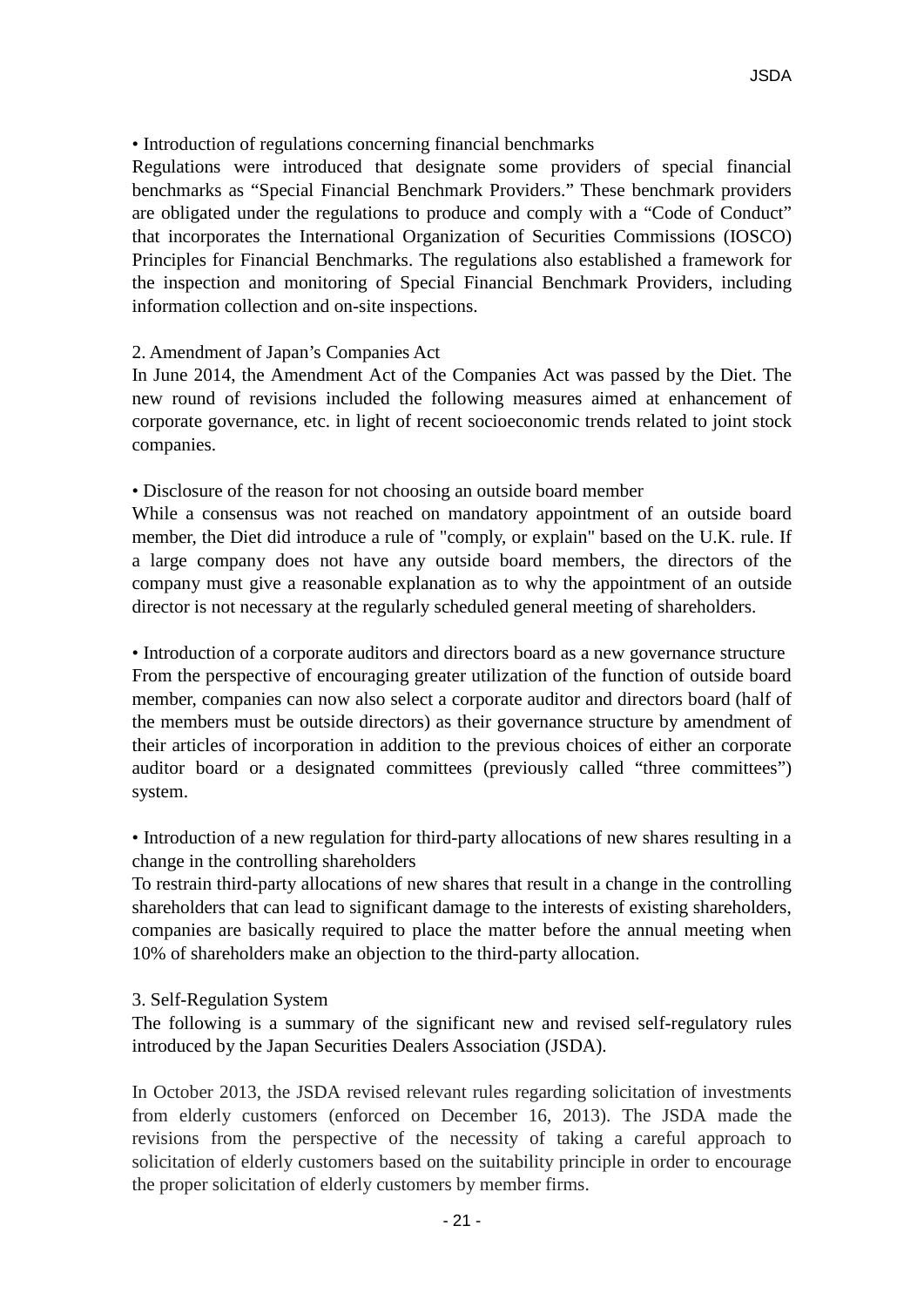In November 2013, the JSDA introduced "Rules Concerning Binary Options Transactions" and made revisions to other related self-regulatory rules. These actions were taken to provide the necessary compliance framework regarding the content, investment solicitation, and customer management, etc., of securities-related binary option trading of member firms. The new rule and revisions were enforced as of December 1, 2013.

In March 2014, based on the report by the Study Group to Vitalize the Corporate Bond Market (released July 30, 2012), the JSDA made partial revisions to its relevant regulations to revise the reference statistical prices for OTC bonds and to establish regulations for the reporting of corporate bond trading information and the creation of a public announcement system. The revisions are to be implemented beginning in Fall 2015 and by the start of 2016 at the latest.

4. Revisions to Financial and Securities Taxation System, etc.

The Nippon Individual Savings Account (NISA) system, the new tax exemption scheme for small investments by individuals, got under way in January 2014. Created based on the United Kingdom's Individual Savings Account (ISA) system, the system allows individuals 20 years of age or older domiciled in Japan to invest up to ¥1 million annually for up to five years in listed stocks, stock investment trusts, and other eligible securities with capital gains, dividends, and coupons earned on those funds being tax free. Originally, an individual was only allowed to open a NISA with one financial institution, but effective January 2015, the system will become more convenient by allowing individuals to change the financial institution at which they hold an NISA by going through a transfer procedure. According to a survey by the Japan Financial Services Agency (JFSA), at June 30, 2014, there were approximately 7.3 million registered accounts through which a total of ¥1.5 trillion in assets had been purchased.

Moreover, to establish an environment that facilitates investment by individuals in a variety of financial products, the government is progressing with the unification of the taxation system for financial income. Specifically, from January 2016, investors will be able to separately file their earnings on public and corporate bonds, etc., in the same way as can be done currently with listed stocks, etc., expanding the currently limited range of financial products for which losses and gains can be offset to include public and corporate bonds.

5. "Principles for Responsible Institutional Investors" << Japan's Stewardship Code>>, etc.

In February 2014, JFSA's Council of Experts Concerning the Japan Version of the Stewardship Code formulated and made public the "Principles for Responsible Institutional Investors" << Japan's Stewardship Code>>. (http://www.fsa.go.jp/en/refer/ councils/stewardship/20140407.html) The Code defines principles considered to be helpful for institutional investors who behave as responsible institutional investors in fulfilling their stewardship responsibilities with due regard both to their clients and beneficiaries and to investee companies. In this Code, "stewardship responsibilities"